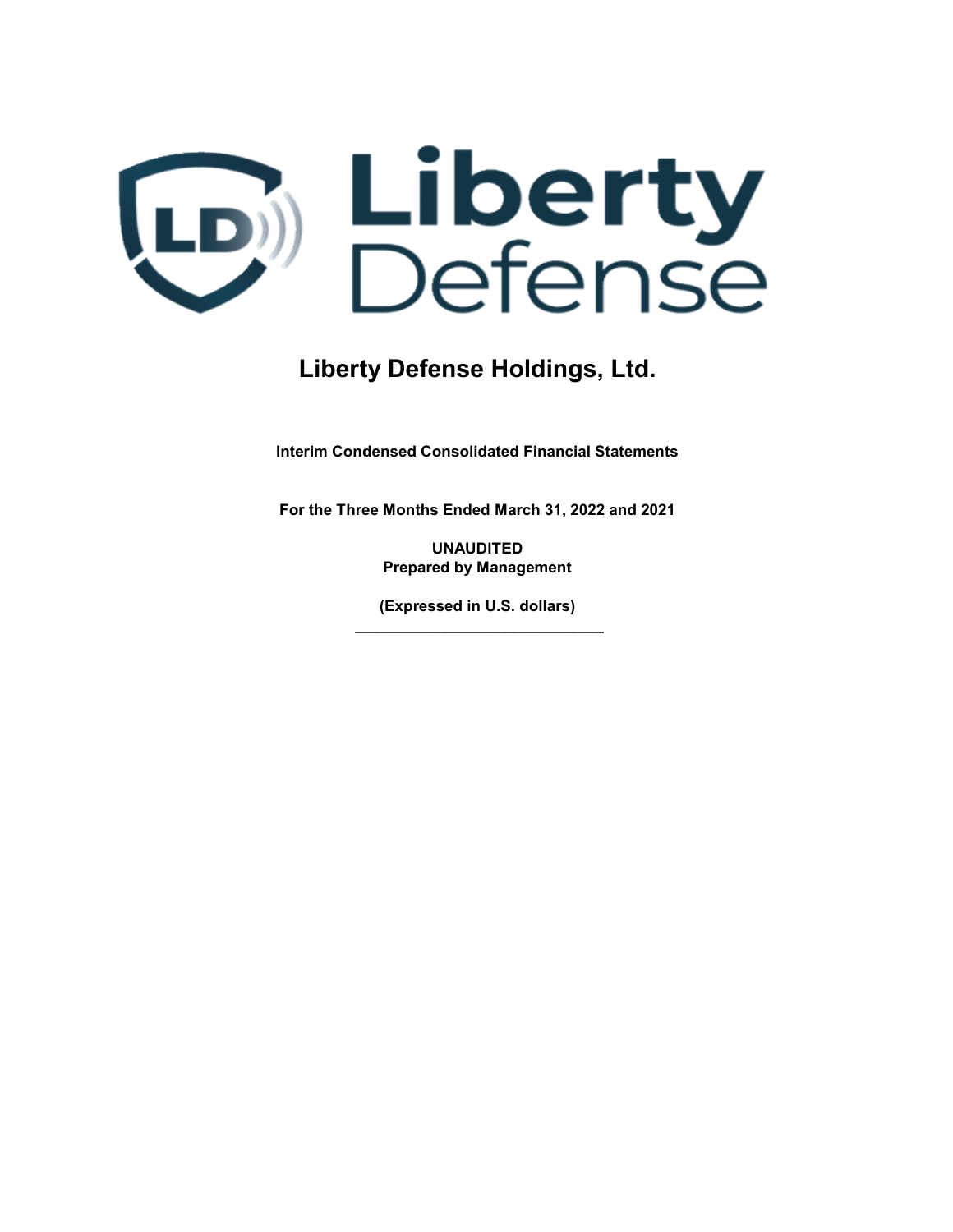# LIBERTY DEFENSE HOLDINGS, LTD.

Interim Condensed Consolidated Financial Statements

For the Three Months Ended March 31, 2022 and 2021

NOTICE OF NO AUDITOR REVIEW

The accompanying unaudited interim condensed consolidated financial statements of Liberty Defense Holdings, Ltd., (the "Company") have been prepared by and are the responsibility of Company's management and approved

The Company's independent auditor has not performed a review of these interim condensed consolidated financial statements in accordance with the standards established by CPA Canada for a review of interim financial

May 20, 2022.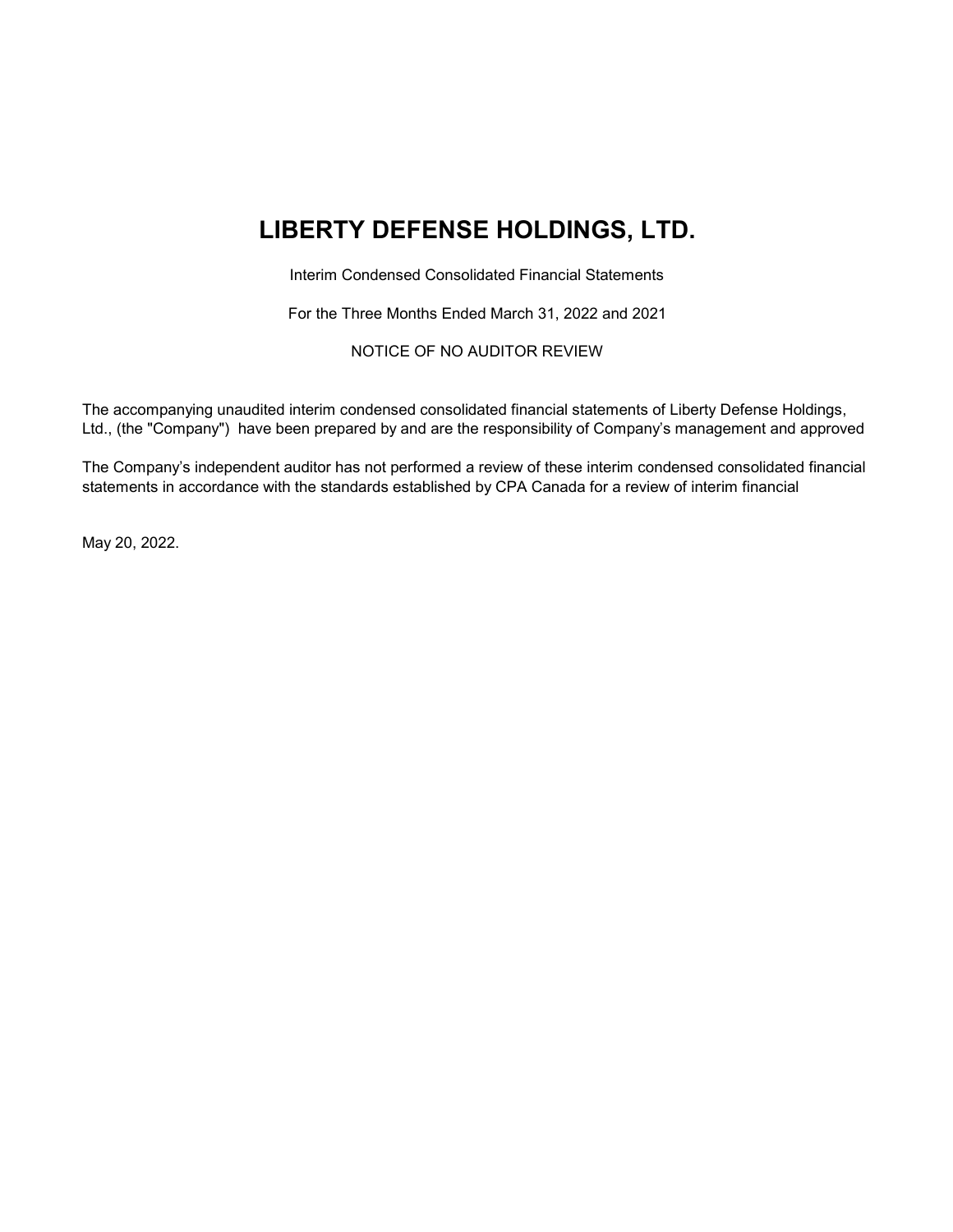## Liberty Defense Holdings, Ltd. Interim Condensed Consolidated Statements of Financial Position

(Expressed in U.S. dollars)

Unaudited - Prepared by Management

|                                                    | March 31, 2022      |      | December 31, 2021 |
|----------------------------------------------------|---------------------|------|-------------------|
|                                                    |                     |      |                   |
| <b>Assets</b>                                      |                     |      |                   |
| Current assets:                                    |                     |      |                   |
| Cash                                               | \$<br>5,134,869     | -\$  | 1,341,573         |
| Amounts receivable, prepaids and deposits (note 5) | 188,773             |      | 205,312           |
| Available                                          |                     |      |                   |
| Lease receivable current portion (note 9)          | 21,793              |      | 20,159            |
|                                                    | 5,345,435           |      | 1,567,044         |
| Non-current assets:                                |                     |      |                   |
| Property & equipment (note 6)                      | 729,677             |      | 768,771           |
| Intangible assets (note 4 and 7)                   | 4,157,161           |      | 4,135,452         |
| Lease receivable (note 9)                          | 22,627              |      | 28,675            |
|                                                    | 4,909,465           |      | 4,932,898         |
| <b>Total assets</b>                                | \$<br>10,254,900    | \$   | 6,499,942         |
|                                                    |                     |      |                   |
|                                                    |                     |      |                   |
| <b>Liabilities</b>                                 |                     |      |                   |
| Current liabilities:                               |                     |      |                   |
| Accounts payable and accrued liabilities           | \$<br>614,215       | - \$ | 681,991           |
| CEBA loan (note 8)                                 | 29,026              |      | 27,986            |
| Lease liabilities (note 9)                         | 114,901             |      | 106,885           |
|                                                    | 758,142             |      | 816,862           |
| Non-current liabilities:                           |                     |      |                   |
| Non-current lease liabilities (note 9)             | 610,165             |      | 640,080           |
| Battelle patent expense (note 13)                  |                     |      | 25,000            |
|                                                    |                     |      |                   |
| <b>Total liabilities</b>                           | \$<br>1,368,307     | \$   | 1,481,942         |
|                                                    |                     |      |                   |
| Shareholders' equity                               |                     |      |                   |
| Share capital (note 10)                            | \$<br>24,695,115 \$ |      | 18,284,177        |
| Equity reserves (note 11)                          | 2,834,159           |      | 2,743,825         |
| Accumulated other comprehensive loss ("AOCL")      | (189, 693)          |      | (58, 410)         |
| <b>Deficit</b>                                     | (18, 452, 988)      |      | (15, 951, 592)    |
| Total shareholders' equity                         | 8,886,593           |      | 5,018,000         |
|                                                    |                     |      |                   |
| Total liabilities and shareholders' equity         | \$<br>10,254,900    | \$   | 6,499,942         |

Nature of operations and going concern (note 1) Subsequent events (note 17)

Approved by the Board of Directors on May 20, 2022, and signed on the Company's behalf by:

"William Frain" "Daryl Rebeck" Director Director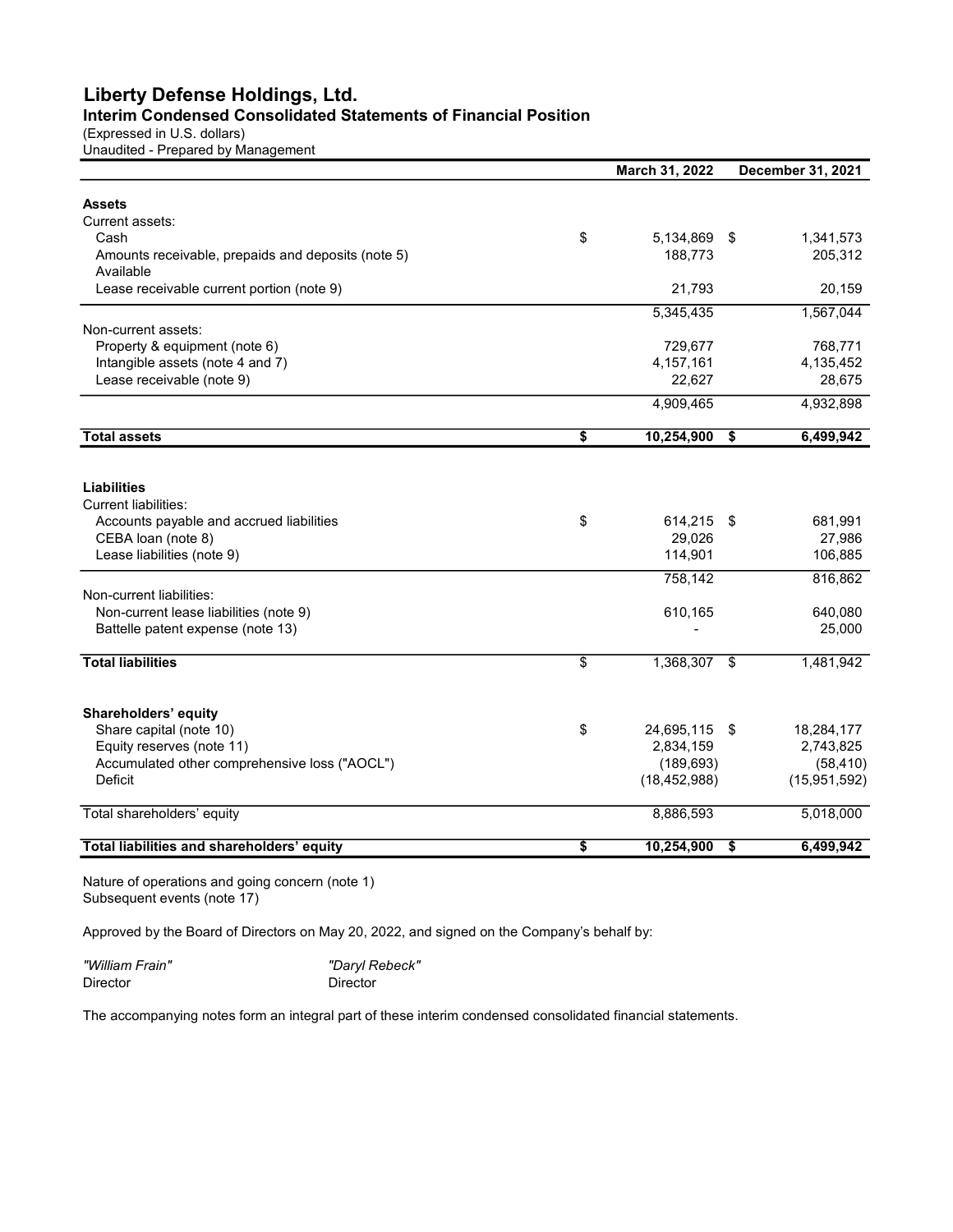## Liberty Defense Holdings, Ltd. Interim Condensed Consolidated Statements of Loss and Comprehensive Loss

(Expressed in U.S. dollars)

Unaudited - Prepared by Management

|                                                                     |                 |                  | Three months ended March 31, |
|---------------------------------------------------------------------|-----------------|------------------|------------------------------|
|                                                                     |                 | 2022             | 2021                         |
| <b>Research and development:</b>                                    |                 |                  |                              |
| Product development                                                 | \$              | 67,579           | \$<br>180,279                |
| Technology costs                                                    |                 | 183,559          |                              |
| Legal fees                                                          |                 | 1,430            | 17,550                       |
| Salaries & Consulting Fees (note 14)                                |                 | 1,066,122        | (328, 998)                   |
| Stock-based Compensation (note 11 and 14)                           |                 | 7,681            | 790                          |
| Office, rent and administration                                     |                 | 86,102           | 1,871                        |
| Travel and miscellaneous                                            |                 | 64,100           |                              |
| Depreciation (note 5)                                               |                 | 53,361           | 11,143                       |
| Amortization (note 7)                                               |                 | 80,712           | 2,062                        |
| <b>General Expenses:</b>                                            |                 |                  |                              |
| Consulting fees, salaries and benefits (note 14)                    |                 | 199,210          | 69,687                       |
| Depreciation (note 5)                                               |                 |                  | 3,958                        |
| Legal and professional fees                                         |                 | 137,684          | 83,001                       |
| Stock based compensation (note 14)                                  |                 | 416,948          | 4,578                        |
| Office, rent and administration                                     |                 | 33,752           | 13,922                       |
| Regulatory and shareholder information                              |                 | 2,694            | 12,419                       |
| Travel, promotion and investor relations                            |                 | 180,424          | 43,120                       |
| RTO transaction related costs and listing expense (note 4)          |                 |                  | 807,615                      |
|                                                                     |                 | 2,581,358        | 922,997                      |
| Other expense (income):                                             |                 |                  |                              |
| Interest income                                                     |                 |                  | (54, 375)                    |
| interest expense                                                    |                 | 14,003           | 38,967                       |
| Accretion expense                                                   |                 | 700              | 39,292                       |
|                                                                     |                 |                  |                              |
| Foreign exchange (gain) loss                                        |                 | (94, 665)        | 22,636                       |
|                                                                     |                 | (79, 962)        | 46,520                       |
| Net loss for the period                                             | \$              | $(2,501,396)$ \$ | (969, 517)                   |
| <b>Other comprehensive loss</b>                                     |                 |                  |                              |
| Items that may be reclassified subsequently to profit or (loss)     |                 |                  |                              |
| Foreign currency translation adjustment                             |                 | (131, 283)       | (24, 924)                    |
|                                                                     |                 |                  |                              |
| Total items that may be reclassified subsequently to profit or loss |                 | (131, 283)       | (24, 924)                    |
| Total loss and comprehensive loss for the period                    | $\overline{\$}$ | $(2,632,679)$ \$ | (994, 441)                   |
| Weighted average number of common shares outstanding                |                 |                  |                              |
| Basic and diluted                                                   |                 | 68,058,999       | 19,315,712                   |
| Loss per share                                                      |                 |                  |                              |
| Basic and diluted loss per share (note 12)                          | \$              | $(0.04)$ \$      | (0.05)                       |
|                                                                     |                 |                  |                              |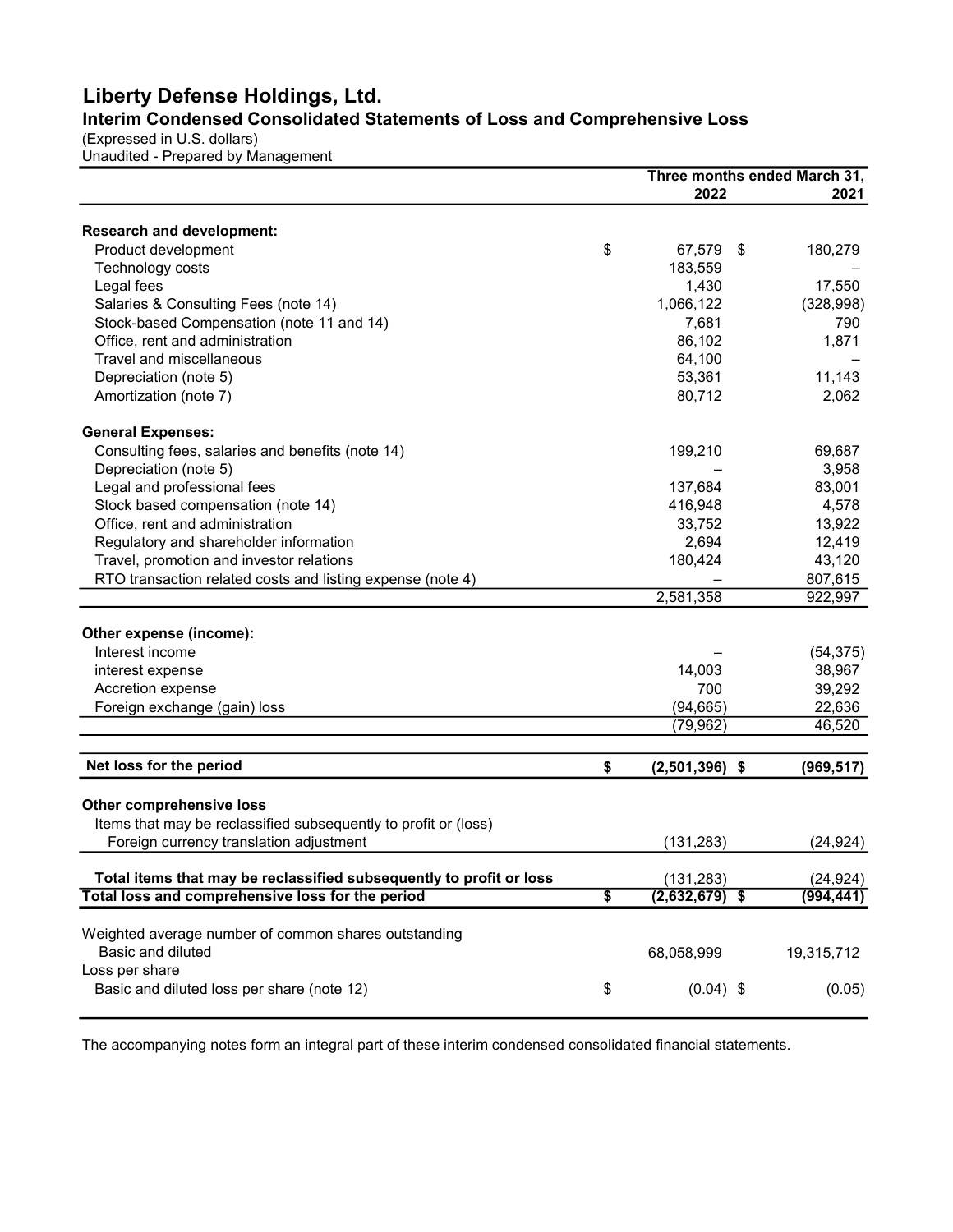## Interim Condensed Consolidated Statements of Changes in Shareholder' Equity

(Expressed in U.S. dollars) Unaudited - Prepared by Management

|                                                                                         | <b>Number of</b><br>common<br>shares* | <b>Share</b><br>capital | <b>Equity</b><br>reserves | <b>AOCL</b>       | <b>Deficit</b>             | <b>Total</b> |
|-----------------------------------------------------------------------------------------|---------------------------------------|-------------------------|---------------------------|-------------------|----------------------------|--------------|
| Balance as at December 31, 2020                                                         | 13,680,836 \$                         | 2,866,502 \$            | 108,276 \$                | 59,746            | $(3,562,043)$ \$<br>$\sim$ | (527, 519)   |
| Common shares retained by Liberty shareholders on RTO (note 4)                          | 10,733,792                            | 3,444,458               | $\overline{\phantom{0}}$  |                   | —                          | 3,444,458    |
| Convertible debentures converted into common shares                                     | 5,825,467                             | 1,495,507               |                           |                   | $\qquad \qquad$            | 1,495,507    |
| Issue of subscription receipts and private placement, net of share issue cost (note 10) | 17,250,000                            | 5,535,499               |                           |                   | $\equiv$                   | 5,535,499    |
| Stock based compensation (note 11)                                                      |                                       |                         | 5,368                     |                   |                            | 5,368        |
| Warrants exercised (note 14)                                                            |                                       |                         |                           |                   |                            |              |
| Fair value of warrants allocated to share capital issued on exercise (note 14)          |                                       |                         |                           |                   |                            |              |
| Fair value of performance shares allocated to share capital upon vesting                |                                       |                         |                           |                   |                            |              |
| (note $15(d)$ )                                                                         |                                       |                         |                           |                   |                            |              |
| Stock based compensation on performance shares granted (note 15)                        |                                       |                         |                           |                   |                            |              |
| Foreign currency translation adjustment                                                 |                                       |                         |                           | (24, 924)         |                            | (24, 924)    |
| Loss for the period                                                                     |                                       |                         |                           | $\qquad \qquad$   | (969, 517)                 | (969, 517)   |
| Balance as at March 31, 2021                                                            | 47,490,095                            | 13,341,966              | 113,644                   | 34,822            | (4,531,560)                | 8,958,872    |
| Balance as at December 31, 2021                                                         | 63,993,345                            | 18,284,177              | 2,743,825                 | (58, 410)         | (15, 951, 592)             | 5,018,000    |
| Issue of subscription receipts and private placement, net of share issue cost (note 10) | 26,439,375                            | 6,018,063               |                           |                   |                            | 6,018,063    |
| Fair value of compensation brokers warrants (note 10)                                   |                                       | 312,816                 | (312, 816)                |                   |                            |              |
| Stock based compensation (note 11)                                                      |                                       |                         | 424,629                   |                   |                            | 424,629      |
| Warrants exercised (note 11)                                                            | 246.600                               | 58,580                  |                           |                   |                            | 58,580       |
| Fair value of warrants allocated to share capital issued on exercise (note 11)          |                                       | 21,479                  | (21, 479)                 |                   |                            |              |
| Foreign currency translation adjustment                                                 |                                       |                         |                           | (131, 283)        |                            | (131, 283)   |
| Loss for the period                                                                     |                                       |                         |                           | $\qquad \qquad -$ | (2,501,396)                | (2,501,396)  |
| Balance as at March 31, 2022                                                            | 90,679,320                            | 24,695,115              | 2,834,159                 | (189, 693)        | (18, 452, 988)             | 8,886,593    |

Number of common share information has been updated retroactively to reflect the share consolidation, please refer to note 1 and 4.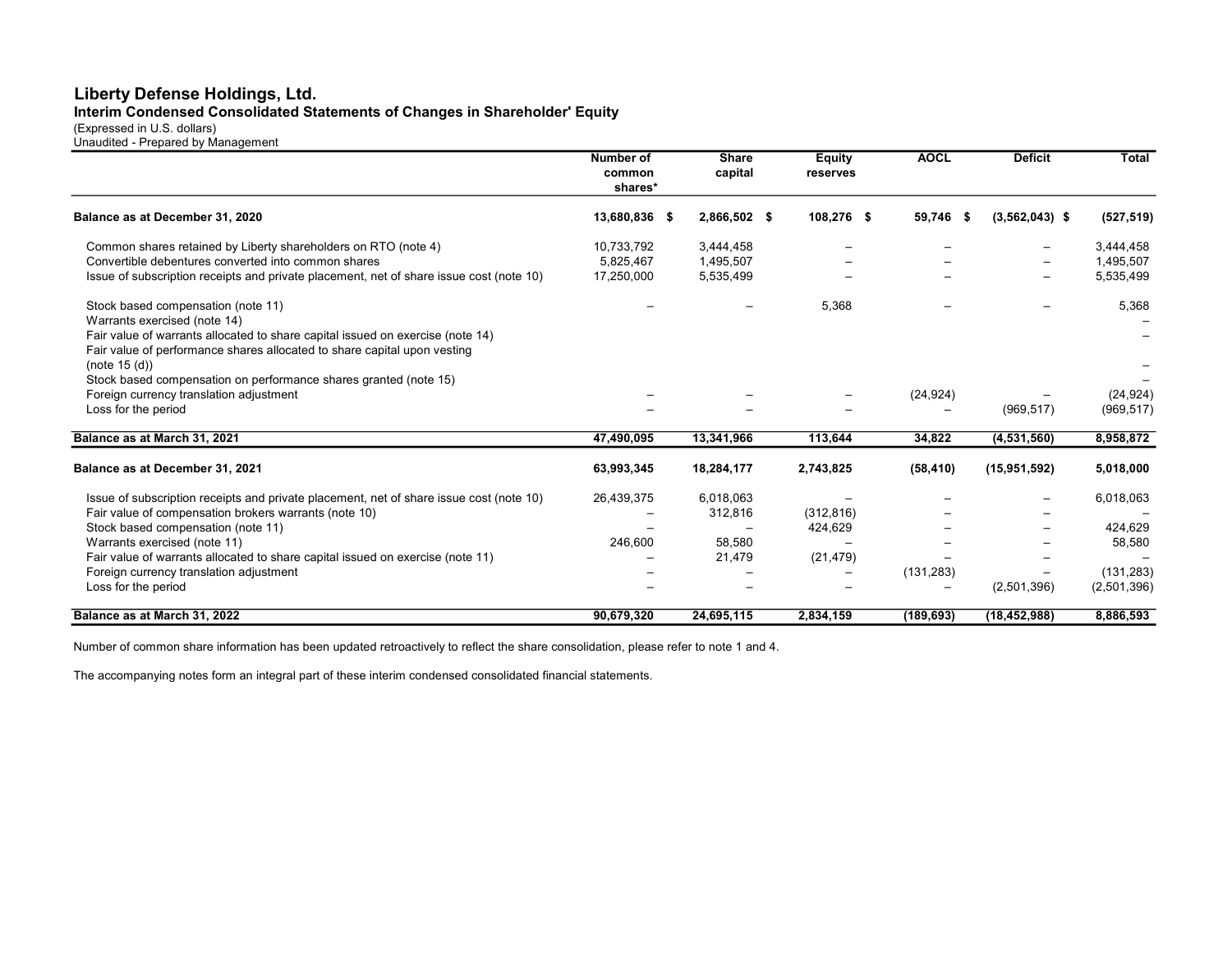Interim Condensed Consolidated Statements of Cash Flows

(Expressed in U.S. dollars) Unaudited - Prepared by Management

|                                                                             |                   | Three months ended March 31, |
|-----------------------------------------------------------------------------|-------------------|------------------------------|
|                                                                             | 2022              | 2021                         |
| Cash (used in) provided by:                                                 |                   |                              |
| <b>Operating activities:</b>                                                |                   |                              |
| Loss and comprehensive loss for the year                                    | \$<br>(2,501,396) | \$<br>(969, 517)             |
| Items not involving cash:                                                   |                   |                              |
| Lease Liabilities Interest (note 9)                                         | 8.698             |                              |
| Accretion expense CEBA loan (note 8)                                        | 700               | 39,292                       |
| Accrued interest on convertible debentures                                  |                   | (100, 202)                   |
| Accrued interest income on loan receivable from Liberty (note 4)            |                   | (55, 250)                    |
| Depreciation                                                                | 53,361            | 15,101                       |
| Amortization                                                                | 80,712            | 2,062                        |
| Government loans forgiven                                                   |                   | (424, 102)                   |
| Stock based compensation (note 11)                                          | 424,629           | 5,368                        |
| Changes in non-cash working capital:                                        |                   |                              |
| Amounts receivable and prepaids                                             | (7, 381)          | 3,495                        |
| Accounts payable and accrued liabilities                                    | (67, 776)         | (381, 899)                   |
| Cash used in operating activities                                           | (2,008,453)       | (1,865,652)                  |
| Investing activities:                                                       |                   |                              |
| Additions to intangible assets                                              | (102, 421)        |                              |
| Additions to property and equipment                                         | (14, 267)         |                              |
| Cash used in investing activities                                           | (116, 688)        |                              |
|                                                                             |                   |                              |
| <b>Financing activities:</b>                                                |                   |                              |
| Proceeds from issuance of common shares, net of share issue costs (note 10) | 6,018,063         | 5,535,499                    |
| Proceeds in connection to warrants exercised                                | 58,580            |                              |
| Lease payments received                                                     | 4,939             |                              |
| Fair value of warrants granted to brokers                                   |                   | (107, 557)                   |
| Cash advanced to Liberty as part of the loan                                |                   | (353, 432)                   |
| Working capital loans repayment, net of proceeds received                   |                   | (552, 988)                   |
| Repayment of leases                                                         | (31, 226)         |                              |
| Cash provided by (used in) financing activities                             | 6,050,356         | 4,521,522                    |
| Effect of foreign exchange rate changes on cash                             | (131, 919)        | (4,227)                      |
| Effect of foreign exchange rate changes on cash                             | (131, 919)        | (4,227)                      |
|                                                                             |                   |                              |
| Increase in cash                                                            | 3,793,296         | 2,651,643                    |
| Cash, beginning of the period                                               | 1,341,573         | 57,047                       |
| Cash, end of the period                                                     | \$<br>5,134,869   | \$<br>2,708,690              |
|                                                                             |                   |                              |

During the period ended March 31, 2022 and 2021, the Company paid \$nil in income taxes

| Suplemental cash flow information                                 |         |    |           |
|-------------------------------------------------------------------|---------|----|-----------|
| Fair value of brokers and finder's warrants (note 10)             | 307.878 | S. |           |
| Fair value of shares issued for corporate finance fee             | 79.029  |    |           |
| Fair value of shares retained by Liberty shareholders (note 4)    |         |    | 3.444.458 |
| Convertible debentures converted into common shares (note 15 (a)) |         |    | 1.495.507 |
| Reclassification from reserves upon warrant exercise              | 21.479  |    |           |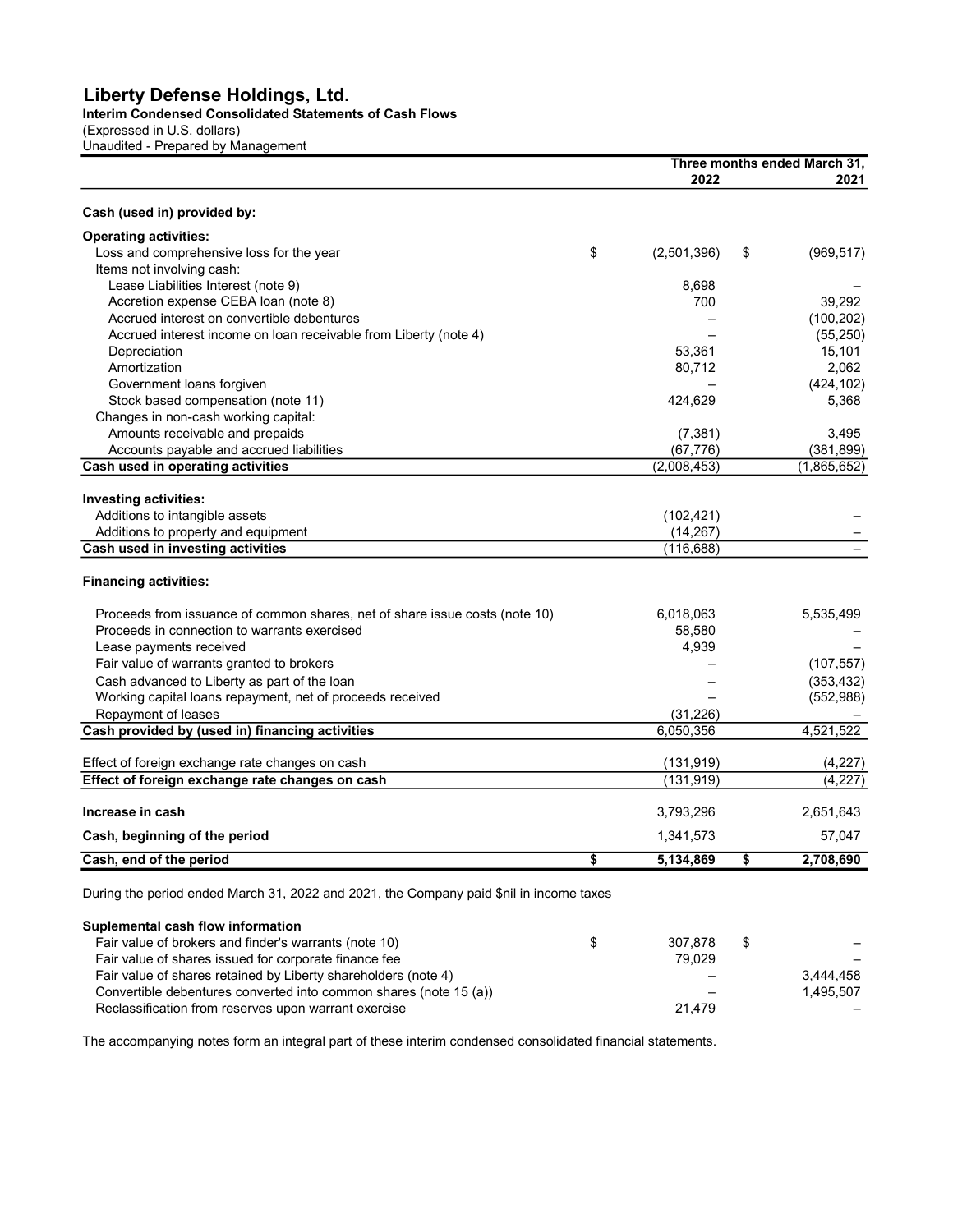Notes to the Interim Condensed Consolidated Financial Statements (Expressed in U.S. dollars, unless otherwise stated and per share amounts)

For the three months ended March 31, 2022 and 2021

## 1. Nature of operations and going concern

Liberty Defense Holdings, Ltd. ("Liberty" or the "Company"), is a public company (TSXV: SCAN, Frankfurt: L2D, OTCQB: LDDFF), that was incorporated under the Business Corporation Act of Ontario on June 8, 2012. The Company's registered and records office is located registered address is 1055 West Georgia Street, 1500 Royal Centre, P.O. Box 11117. Vancouver, British Columbia, V6E 4N7, Canada.

The Company undertook a reverse takeover ("RTO") transaction with DrawDown Detection, Inc. ("DrawDown" or "DD") on March 17, 2021 (Note 4) in which Liberty acquired all of the issued and outstanding common shares of DrawDown on a post-DrawDown consolidation basis in exchange for common shares of Liberty on a one to one basis post-Liberty consolidation. As described, to undertake this transaction, Liberty completed a share consolidation on a 6.2 old shares to 1 new share basis and DrawDown also completed a share consolidation on a 2 old shares to 1 new share basis. Drawdown has been identified as the accounting acquirer and, accordingly, the Company is considered to be a continuation of Drawdown, and the net assets of the Company at the date of the reverse acquisition are deemed to have been acquired by Drawdown. These interim condensed consolidated financial statements include the results of operations of the Company from March 17, 2021.

The Company is principally engaged in the development and future commercialization of an active 3D imaging technology system, HEXWAVE, to detect concealed threats.

#### Going concern

These interim condensed consolidated financial statements have been prepared using International Financial Reporting Standards ("IFRS"), as issued by the International Accounting Standards Board ("IASB") applicable to a going concern, which contemplates the realization of assets and settlement of liabilities in the normal course of business. The Company incurred in a total loss during the three months ended March 31, 2022, of \$2,501,396 and cash outflows from operating activities of \$2,008,453. In order to fully commercialize HEXWAVE, the Company will require additional funds to achieve its development timeline and bring HEXWAVE to market. The Company has certain committed development milestones over the next twelve months and based on the Company's current forecasted operational and development spend, the Company will require additional funds to meet these milestones. While the Company has been successful in arranging financing in the past, the success of such initiatives cannot be assured. This material uncertainty casts significant doubt upon the Company's ability to continue as a going concern.

In March 2020, the World Health Organization declared coronavirus COVID-19 a global pandemic. This contagious disease outbreak, which has continued to spread, and any related adverse public health developments, has adversely affected workforces, economies, and financial markets globally, potentially leading to an economic downturn. It is not possible for the Company to predict the duration or magnitude of the adverse results of the outbreak and its effects on the Company's business or ability to raise funds.

These interim condensed consolidated financial statements do not reflect the adjustments to the carrying values of assets and liabilities and the reported expenses and balance sheet classifications that would be necessary were the going concern assumption deemed to be inappropriate. These adjustments could be material.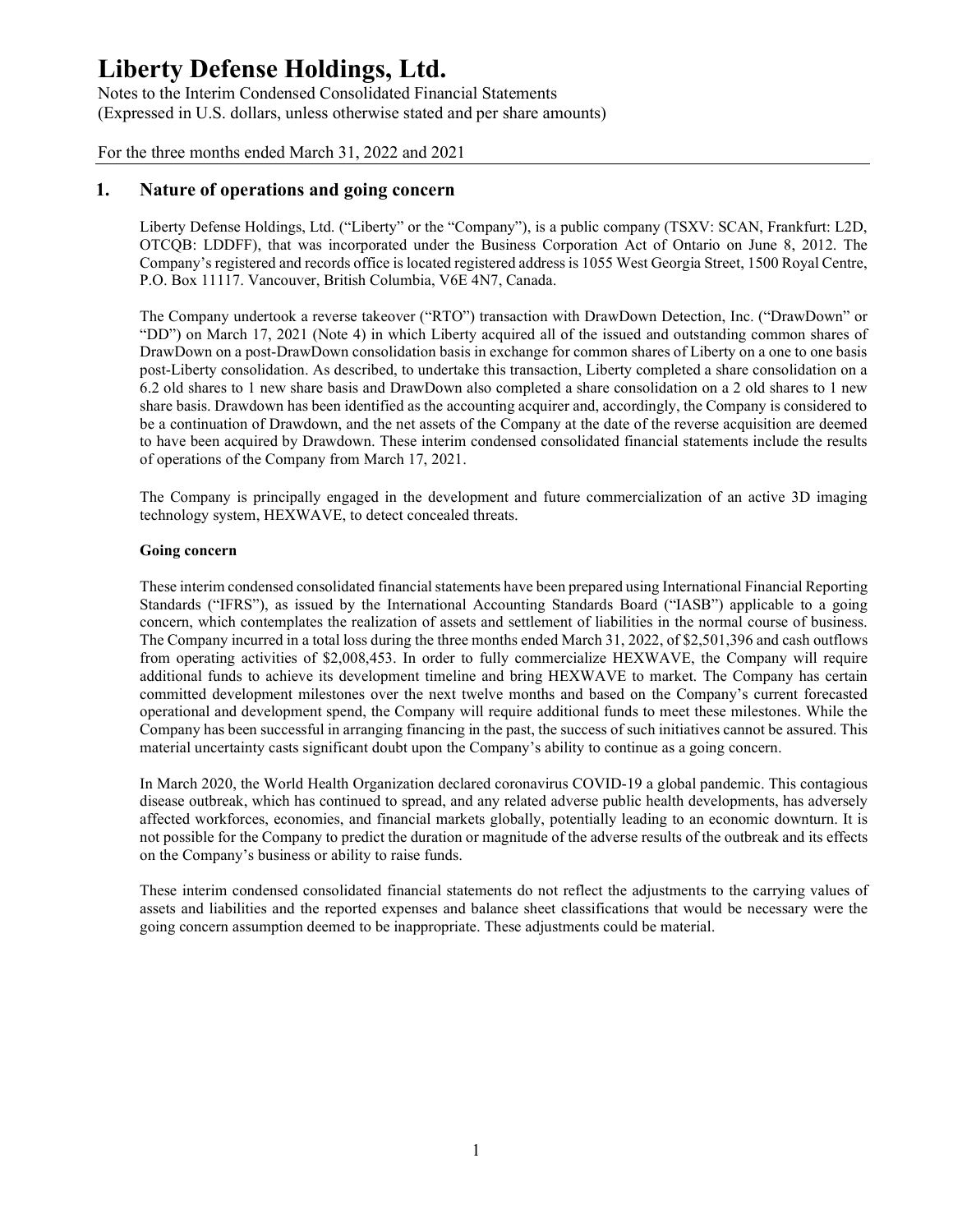Notes to the Interim Condensed Consolidated Financial Statements (Expressed in U.S. dollars, unless otherwise stated and per share amounts)

For the three months ended March 31, 2022 and 2021

### 2. Basis of presentation

#### (a) Statement of compliance

These interim condensed consolidated financial statements have been prepared in accordance with International Accounting Standards ("IAS") 34 – Interim Financial Reporting using accounting policies consistent with International Financial Reporting Standards ("IFRS") as issued by the International Accounting Standards Board ("IASB") and interpretations issued by the International Financial Reporting Interpretations Committee ("IFRIC").

These interim condensed consolidated financial statements were approved for issuance by the Board of Directors on May 20, 2022.

#### (b) Basis of presentation

These interim condensed consolidated financial statements include the accounts of the Company and its subsidiaries. This interim financial report does not include all of the information required of a full annual financial report and is intended to provide users with an update in relation to events and transactions that are significant to an understanding of the changes in financial position and performance of the Company since the end of the last annual reporting period. It is therefore recommended that this interim financial report be read in conjunction with the annual audited consolidated financial statements of the Company for the year ended December 31, 2021. However, this interim financial report provides selected significant disclosures that are required in the annual audited consolidated financial statements under IFRS.

Except as described below, these interim condensed consolidated financial statements follow the same accounting policies and methods of application as the annual audited consolidated financial statements for the year ended December 31, 2021. The changes in accounting policies are also expected to be reflected in the Company's consolidated financial statements as at and for the year ending December 31, 2022.

The changes in accounting policies are also expected to be reflected in the Company's consolidated financial statements as at and for the year ending December 31, 2022.

#### (d) Functional and presentation currency

The functional currency of the Company is the Canadian dollar, and the presentation currency of these interim condensed consolidated financial statements is the U.S. dollar ("USD"); therefore, references to \$ means USD and CAD\$ are to Canadian dollars.

#### (e) Critical accounting estimates and judgments

The preparation of financial statements in conformity with IFRS, requires management to select accounting policies and make estimates and judgments that may have a significant impact on the condensed interim condensed consolidated financial statements. Estimates are continuously evaluated and are based on management's experience and expectations of future events that are believed to be reasonable under the circumstances. Actual outcomes may differ from these estimates.

Estimates and underlying assumptions are reviewed on an ongoing basis. Revisions to accounting estimates are recognized in the period in which the estimates are revised and in any future periods affected.

The accounting judgements and estimates which have the most significant effect on these interim condensed consolidated financial statements were the same as those applied to the audited consolidated financial statements as at the period ended December 31, 2021.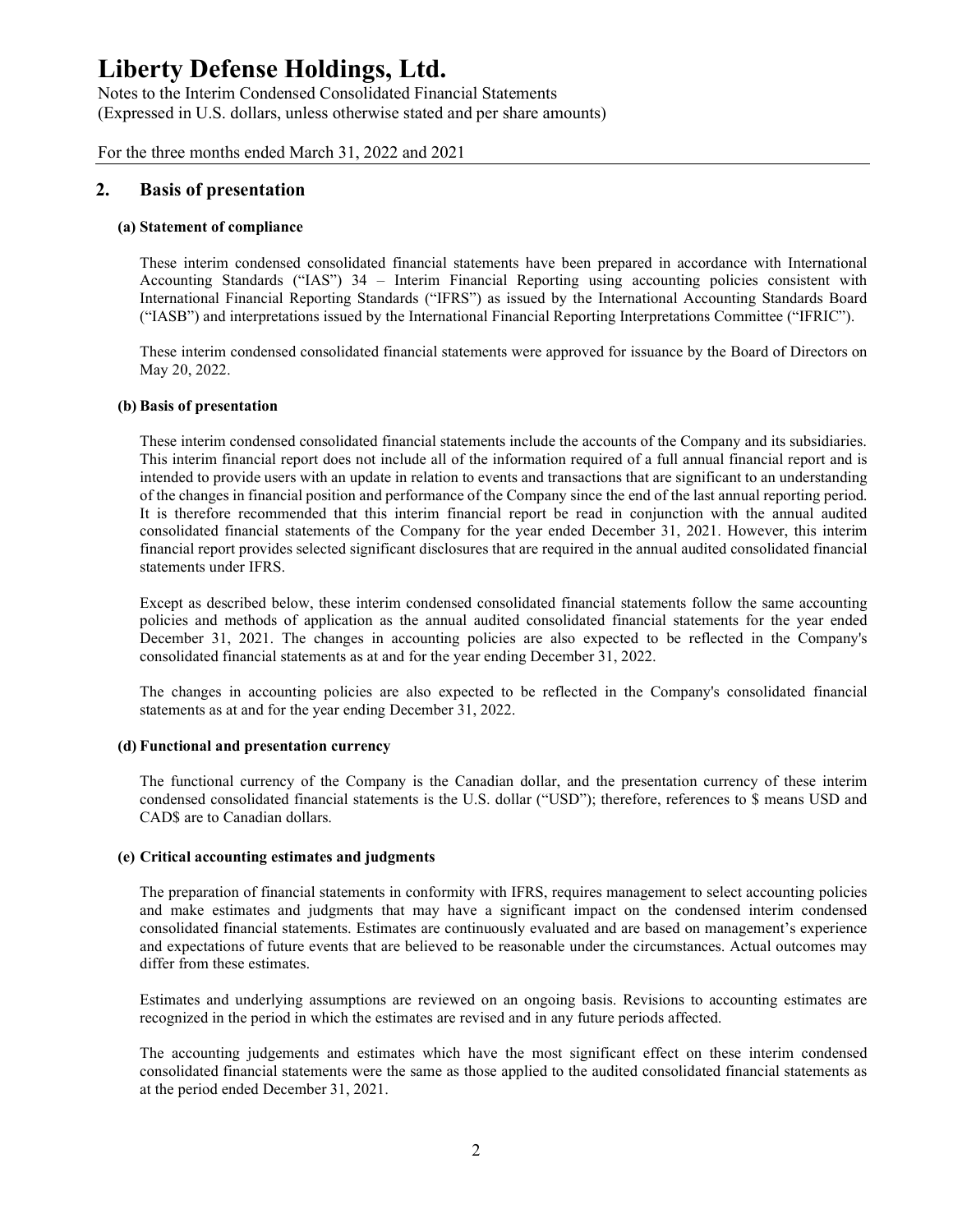Notes to the Interim Condensed Consolidated Financial Statements (Expressed in U.S. dollars, unless otherwise stated and per share amounts)

For the three months ended March 31, 2022 and 2021

## 3. Significant Accounting Policies

These interim condensed consolidated financial statements do not include all note disclosures required by IFRS for annual financial statements and, therefore, should be read in conjunction with the annual financial statements for the year ended December 31, 2021. In the opinion of management, all adjustments considered necessary for fair presentation of the Company's financial position, results of operations and cash flows have been included. Operating results for the three months ended March 31, 2022, are not necessarily indicative of the results that may be expected for the year ending December 31, 2022.

## 4. Reverse Takeover of DrawDown

On March 16, 2021, the Company acquired all of the issued and outstanding common shares of DrawDown on a post DrawDown consolidation basis in exchange for common shares of Liberty on a one-to-one basis post-Liberty consolidation. This transaction constituted a reverse takeover ("RTO") through the issuance of 19,506,303 common shares, including the 5,825,468 common shares issued as a result of the conversion of the DrawDown debenture, of the Company to the shareholders of DrawDown. As a result, the former shareholders of DrawDown acquired control of Liberty.

| the Company to the shareholders of DrawDown. As a result, the former shareholders of DrawDown acquired control<br>of Liberty.                                                                                                                                                                                                                                                                                                                                                                                                                                                |              |                         |
|------------------------------------------------------------------------------------------------------------------------------------------------------------------------------------------------------------------------------------------------------------------------------------------------------------------------------------------------------------------------------------------------------------------------------------------------------------------------------------------------------------------------------------------------------------------------------|--------------|-------------------------|
| As required by the RTO transaction, Liberty completed a common share consolidation on a 6.2 old common shares to<br>1 new common share basis and DrawDown also completed a common share consolidation on a 2 old common shares<br>to 1 new common share basis. All references to common shares have been affected by this share consolidation.                                                                                                                                                                                                                               |              |                         |
| In connection with the RTO transaction, each outstanding share purchase warrant and stock option of DrawDown will<br>automatically become exercisable for post-Liberty consolidation common shares, subject to all necessary adjustments<br>to reflect the terms of the RTO transaction and subject to the terms governing the warrants and stock options, as<br>applicable resulting in the issuance of 437,500 stock options and 208,286 share purchase warrants.                                                                                                          |              |                         |
| The RTO transaction was accounted with the net assets acquired of Liberty recorded at fair value at the date of<br>acquisition. Furthermore, for accounting purposes, DrawDown was treated as the accounting parent company (legal<br>subsidiary) and Liberty will be treated as the accounting subsidiary (legal parent). As DrawDown was deemed to be<br>the acquirer for accounting purposes, its assets, liabilities and operations since incorporation are included in these<br>interim condensed consolidated financial statements at their historical carrying value. |              |                         |
|                                                                                                                                                                                                                                                                                                                                                                                                                                                                                                                                                                              |              |                         |
| The total consideration and transaction costs of \$5,946,971 have been allocated as follows:                                                                                                                                                                                                                                                                                                                                                                                                                                                                                 |              |                         |
|                                                                                                                                                                                                                                                                                                                                                                                                                                                                                                                                                                              |              | Amount                  |
| Assets acquired and liabilities assumed:                                                                                                                                                                                                                                                                                                                                                                                                                                                                                                                                     |              |                         |
| Cash                                                                                                                                                                                                                                                                                                                                                                                                                                                                                                                                                                         | \$           | 8,239                   |
| Receivables & prepaids                                                                                                                                                                                                                                                                                                                                                                                                                                                                                                                                                       |              | 55,298                  |
| Property and equipment                                                                                                                                                                                                                                                                                                                                                                                                                                                                                                                                                       |              | 240,749                 |
| Intangible assets                                                                                                                                                                                                                                                                                                                                                                                                                                                                                                                                                            |              | 183,682                 |
| HEXWAVE technology                                                                                                                                                                                                                                                                                                                                                                                                                                                                                                                                                           |              | 3,769,172               |
| Accounts payable and accrued liabilities                                                                                                                                                                                                                                                                                                                                                                                                                                                                                                                                     |              | (655,056)               |
| Lease obligation<br>Net assets acquired                                                                                                                                                                                                                                                                                                                                                                                                                                                                                                                                      | $\mathbf{s}$ | (201, 604)<br>3,400,480 |
|                                                                                                                                                                                                                                                                                                                                                                                                                                                                                                                                                                              |              |                         |
| Consideration and transaction costs:                                                                                                                                                                                                                                                                                                                                                                                                                                                                                                                                         |              |                         |
| Fair value of shares retained by Liberty shareholders                                                                                                                                                                                                                                                                                                                                                                                                                                                                                                                        |              | 3,444,458               |
| Pre-existing liability settlement                                                                                                                                                                                                                                                                                                                                                                                                                                                                                                                                            |              | 2,203,846               |
| Transaction related costs<br>Total consideration and transaction costs                                                                                                                                                                                                                                                                                                                                                                                                                                                                                                       | $\mathbf S$  | 298,667<br>5,946,971    |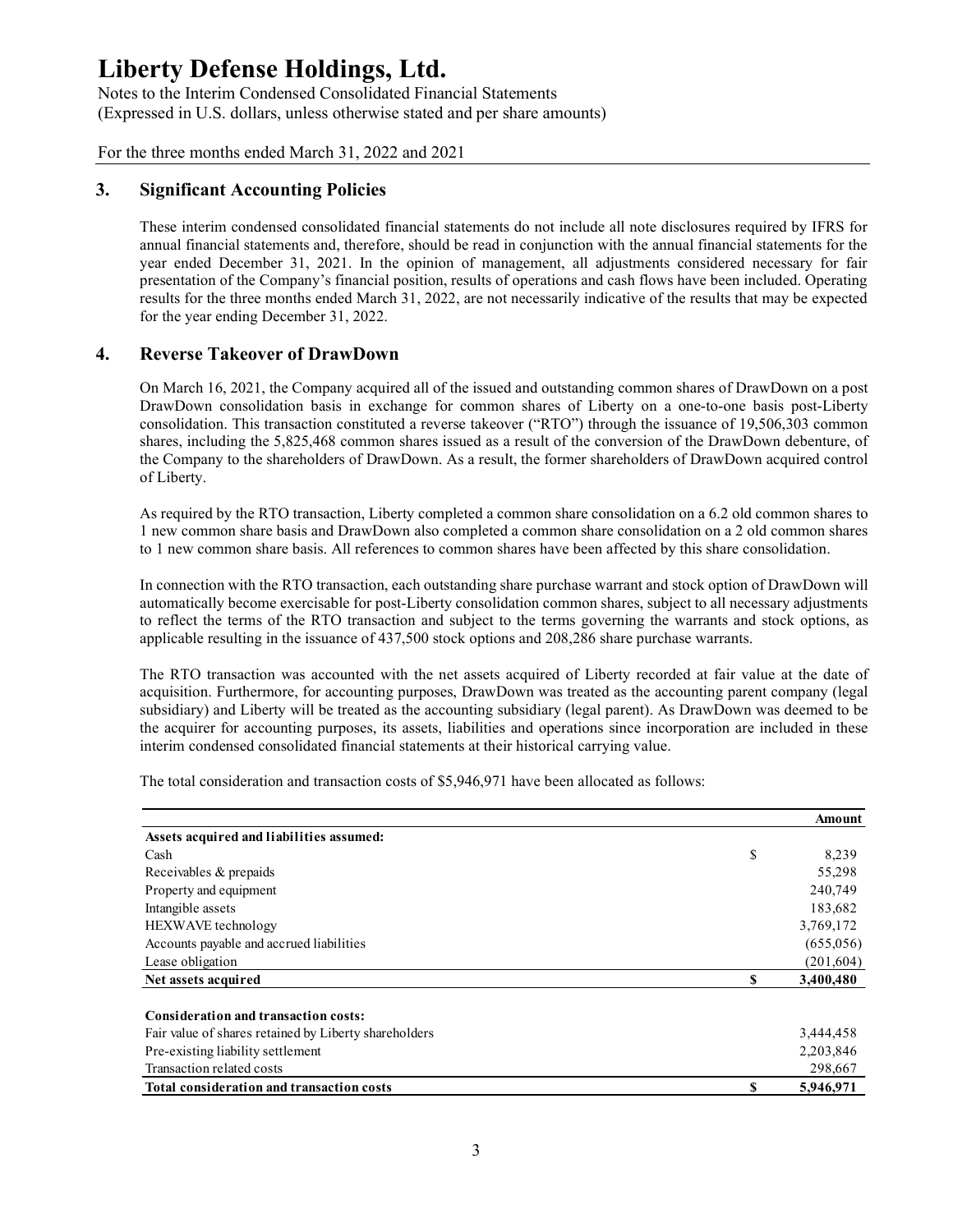Notes to the Interim Condensed Consolidated Financial Statements (Expressed in U.S. dollars, unless otherwise stated and per share amounts)

For the three months ended March 31, 2022 and 2021

## 4. Reverse Takeover of DrawDown (continued)

### 5. Amounts Receivables, Prepaids and Deposits

## 6. Property & Equipment

|                                                                                                                                                                                                                                                                                                                                                                   | <b>Reverse Takeover of DrawDown (continued)</b> |                           |               |                          |              |                              |               |              |
|-------------------------------------------------------------------------------------------------------------------------------------------------------------------------------------------------------------------------------------------------------------------------------------------------------------------------------------------------------------------|-------------------------------------------------|---------------------------|---------------|--------------------------|--------------|------------------------------|---------------|--------------|
| The consideration was measured at the fair value of the shares that DrawDown would have had to issue to the<br>shareholders of Liberty, being 10,733,792 common shares, to give the shareholders of Liberty the same percentage<br>equity interest in the combined entity that results from the RTO had it taken the legal form of Drawdown acquiring<br>Liberty. |                                                 |                           |               |                          |              |                              |               |              |
| Additionally, upon closing of the RTO transaction Liberty granted a total of 8,773,000 capital market performance<br>shares ("CMPS") and 2,000,000 operational performance shares ("OPS") to certain directors, officers, and consultants<br>(Note 11 (d)). These securities are held in escrow until certain milestones are reached.                             |                                                 |                           |               |                          |              |                              |               |              |
| <b>Amounts Receivables, Prepaids and Deposits</b>                                                                                                                                                                                                                                                                                                                 |                                                 |                           |               |                          |              |                              |               |              |
| As of March 31, 2022, the Company had \$9,580 (March 31, $2021 - $56,205$ ) in amounts receivables current and non-<br>current and $$179,193$ (March 31, 2021 – $$26,476$ ) in prepaids and deposits.<br><b>Property &amp; Equipment</b>                                                                                                                          |                                                 |                           |               |                          |              |                              |               |              |
|                                                                                                                                                                                                                                                                                                                                                                   |                                                 | Leasehold<br>Improvements |               | Equipment                |              | <b>Right of Use</b><br>Asset |               | <b>Total</b> |
| Cost                                                                                                                                                                                                                                                                                                                                                              |                                                 |                           |               |                          |              |                              |               |              |
| At December 31, 2020                                                                                                                                                                                                                                                                                                                                              | \$                                              | $\blacksquare$            | $\mathbb{S}$  | $\overline{\phantom{0}}$ | $\mathbb{S}$ | $\blacksquare$               | <sup>\$</sup> |              |
| Additions RTO transaction (note 4)                                                                                                                                                                                                                                                                                                                                |                                                 | 6,735                     |               | 32,410                   |              | 201,604                      |               | 240,749      |
| Additions                                                                                                                                                                                                                                                                                                                                                         |                                                 |                           |               | 94,335                   |              | 655,578                      |               | 749,913      |
| Derecognition right of use asset                                                                                                                                                                                                                                                                                                                                  |                                                 |                           |               |                          |              | (84,870)                     |               | (84,870)     |
| At December 31, 2021                                                                                                                                                                                                                                                                                                                                              | \$                                              | $6,735$ \$                |               | $126,745$ \$             |              | 772,312 \$                   |               | 905,792      |
| Additions                                                                                                                                                                                                                                                                                                                                                         |                                                 |                           |               | 14,267                   |              |                              |               | 14,267       |
|                                                                                                                                                                                                                                                                                                                                                                   |                                                 | 6,735 \$                  |               | $141,012$ \$             |              | 772,312                      | <sup>\$</sup> | 920,059      |
| At March 31, 2022                                                                                                                                                                                                                                                                                                                                                 | $\mathbb S$                                     |                           |               |                          |              |                              |               |              |
|                                                                                                                                                                                                                                                                                                                                                                   |                                                 |                           |               |                          |              |                              |               |              |
| <b>Accumulated Depreciation</b><br>At December 31, 2020                                                                                                                                                                                                                                                                                                           | \$                                              | $\blacksquare$            | $\mathbb S$   | $\overline{\phantom{a}}$ | \$           |                              | <sup>\$</sup> |              |
| Depreciation for the year                                                                                                                                                                                                                                                                                                                                         |                                                 | 6,051                     |               | 19,301                   |              | 118,570                      |               | 143,922      |
| Derecognition right of use asset                                                                                                                                                                                                                                                                                                                                  |                                                 |                           |               |                          |              | (6, 842)                     |               | (6,842)      |
| At December 31, 2021                                                                                                                                                                                                                                                                                                                                              | \$                                              | $6,051$ \$                |               | $19,301$ \$              |              | $111,728$ \$                 |               | 137,080      |
| Depreciation for the period                                                                                                                                                                                                                                                                                                                                       |                                                 |                           |               | 11,022                   |              | 42,339                       |               | 53,361       |
| At March 31, 2022                                                                                                                                                                                                                                                                                                                                                 | $\mathbb{S}$                                    | 6,051                     | <sup>\$</sup> | 30,323 \$                |              | 154,067 \$                   |               | 190,441      |
| Foreign exchange movement                                                                                                                                                                                                                                                                                                                                         |                                                 |                           |               |                          |              |                              |               |              |
| At December 31, 2021                                                                                                                                                                                                                                                                                                                                              | \$                                              |                           | \$            |                          | \$           | 60                           | -S            | 60           |
| At March 31, 2022                                                                                                                                                                                                                                                                                                                                                 | $\mathbb S$                                     | $\overline{\phantom{a}}$  | $\mathbb{S}$  | $\blacksquare$           | \$           | 59                           | $\mathbb{S}$  | 59           |
| Net Book Value                                                                                                                                                                                                                                                                                                                                                    |                                                 |                           |               |                          |              |                              |               |              |
| At December 31, 2021                                                                                                                                                                                                                                                                                                                                              | \$                                              | 684 \$                    |               | $107,444$ \$             |              | 660,644 \$                   |               | 768,772      |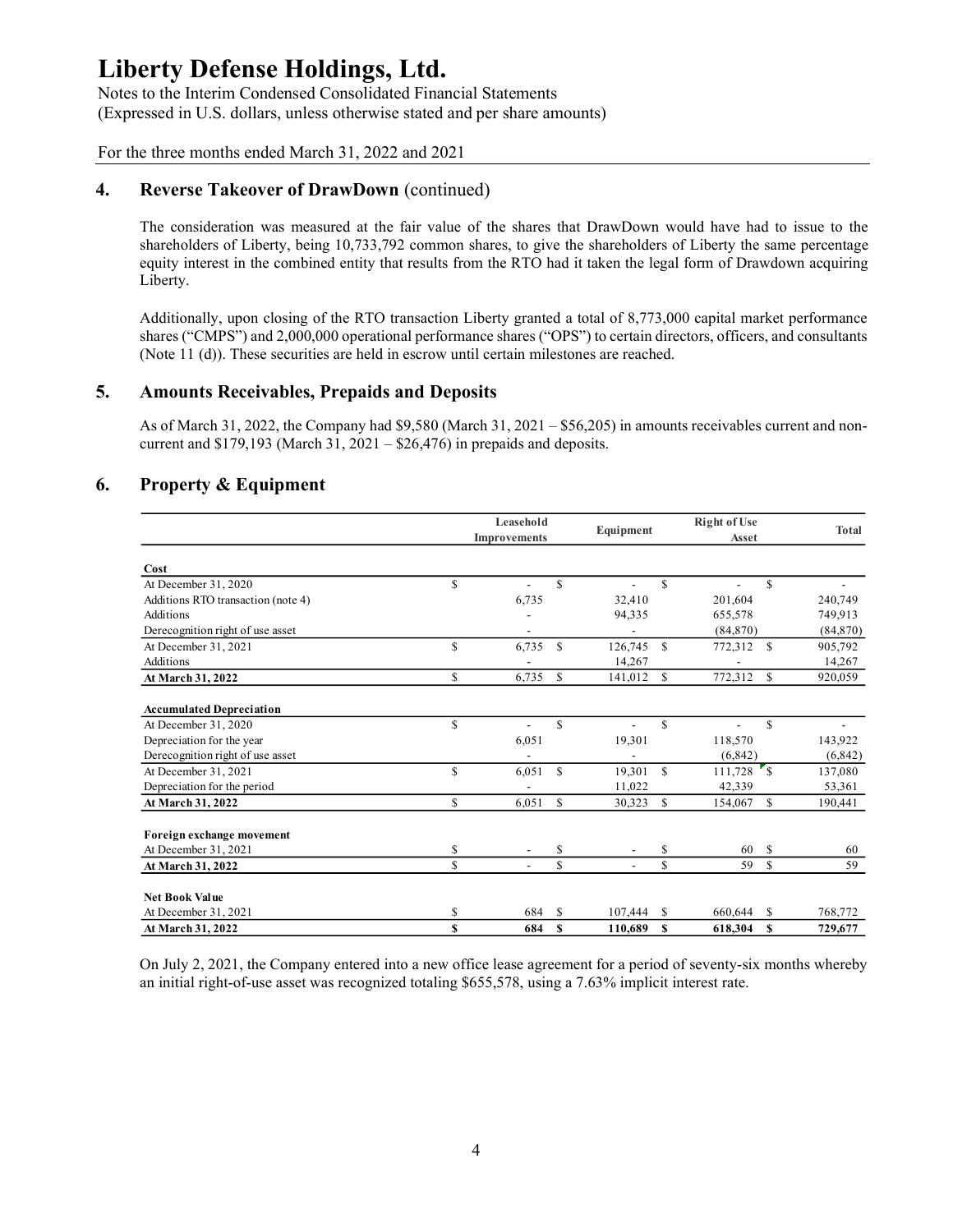Notes to the Interim Condensed Consolidated Financial Statements (Expressed in U.S. dollars, unless otherwise stated and per share amounts)

For the three months ended March 31, 2022 and 2021

## 7. Intangible Assets

### (a) MIT License Agreements

The Company, through its wholly owned subsidiary Liberty Defense Technologies Inc. ("LDT"), has entered into agreements with the Massachusetts Institute of Technology ("MIT") and MIT's Lincoln Laboratory ("MIT LL"), including an exclusive patent licence agreement between MIT and LDT dated September 10, 2018, as amended from time to time (the "Licence Agreement"), a technology transfer agreement between LDT and MIT LL, effective August 24, 2018 (the "Technology Transfer Agreement"), and a cooperative research and development agreement between LDT and MIT dated as of December 21, 2018 ("CRADA"), such agreements providing LDT with an exclusive licence for patents, design assets and MIT LL technical expertise related to active three-dimensional imaging technology that are the core technology behind the HEXWAVE product.

| are the core technology behind the HEXWAVE product.                                                                                                                                                                                                                                                                                                                                                                                                                                                                                                                                                                                                                                                                                                                                                                                                                                                                                                                                                                                                                                                                                                                                                                             |                                |                              |               |              |
|---------------------------------------------------------------------------------------------------------------------------------------------------------------------------------------------------------------------------------------------------------------------------------------------------------------------------------------------------------------------------------------------------------------------------------------------------------------------------------------------------------------------------------------------------------------------------------------------------------------------------------------------------------------------------------------------------------------------------------------------------------------------------------------------------------------------------------------------------------------------------------------------------------------------------------------------------------------------------------------------------------------------------------------------------------------------------------------------------------------------------------------------------------------------------------------------------------------------------------|--------------------------------|------------------------------|---------------|--------------|
| The obligations under the Technology Transfer Agreement and the CRADA have now been completed. Liberty may<br>consider extending the CRADA (and therefore changing its scope) if it determines that additional MIT LL technical<br>expertise related to active three-dimensional imaging technology is required. Pursuant to the License Agreement, LDT<br>has been granted the exclusive rights to MIT's patent in "multistatic sparse array topology for FFT-based field<br>imaging" (MIT Case No. 18409L) (the "Patent"), which is being utilized in the development and application of the<br>HEXWAVE product. The License Agreement is to be in effect until the expiration of the Patent, which is 14 years<br>(December 2035). In granting LDT such patent rights, the Company shall pay MIT in addition to patent filling costs<br>an annual maintenance fees as follows: 1) \$20,000 for 2019 (paid); \$50,000 for 2020 (paid); \$60,000 for 2021 (paid);<br>\$100,000 for 2022 (accrued Q1, paid on May 11, 2022); \$200,000 for 2023 and \$350,000 for 2024 and thereafter; and<br>2) a royalty of 5.7% of all future net sales of the Company. The Company shall also be required to achieve certain<br>milestones. |                                |                              |               |              |
|                                                                                                                                                                                                                                                                                                                                                                                                                                                                                                                                                                                                                                                                                                                                                                                                                                                                                                                                                                                                                                                                                                                                                                                                                                 |                                |                              |               |              |
|                                                                                                                                                                                                                                                                                                                                                                                                                                                                                                                                                                                                                                                                                                                                                                                                                                                                                                                                                                                                                                                                                                                                                                                                                                 | <b>MIT licenses</b>            | Intelectual<br>property $\&$ |               | <b>Total</b> |
|                                                                                                                                                                                                                                                                                                                                                                                                                                                                                                                                                                                                                                                                                                                                                                                                                                                                                                                                                                                                                                                                                                                                                                                                                                 | \$<br>\$                       | goodwill                     | <sup>\$</sup> |              |
| Balance, December 31, 2020<br>Additions RTO transaction (note 4)                                                                                                                                                                                                                                                                                                                                                                                                                                                                                                                                                                                                                                                                                                                                                                                                                                                                                                                                                                                                                                                                                                                                                                | 183,682                        | 3,769,172                    |               | 3,952,854    |
| Additions                                                                                                                                                                                                                                                                                                                                                                                                                                                                                                                                                                                                                                                                                                                                                                                                                                                                                                                                                                                                                                                                                                                                                                                                                       | 202,497                        |                              |               | 202,497      |
| Amortization                                                                                                                                                                                                                                                                                                                                                                                                                                                                                                                                                                                                                                                                                                                                                                                                                                                                                                                                                                                                                                                                                                                                                                                                                    | (19, 899)                      |                              |               | (19,899)     |
| The continuity of the Company's intangible assets is as follows:<br>Balance, December 31, 2021                                                                                                                                                                                                                                                                                                                                                                                                                                                                                                                                                                                                                                                                                                                                                                                                                                                                                                                                                                                                                                                                                                                                  | \$<br>366,280<br><sup>\$</sup> | 3,769,172 \$                 |               | 4,135,452    |
| Additions                                                                                                                                                                                                                                                                                                                                                                                                                                                                                                                                                                                                                                                                                                                                                                                                                                                                                                                                                                                                                                                                                                                                                                                                                       | 102,421                        |                              |               | 102,421      |
| Amortization                                                                                                                                                                                                                                                                                                                                                                                                                                                                                                                                                                                                                                                                                                                                                                                                                                                                                                                                                                                                                                                                                                                                                                                                                    | (7,758)                        | (72, 954)                    |               | (80,712)     |

## 8. Canada Emergency Business Account Loan ("CEBA")

As a result of closing the RTO transaction (Note 4), the Company acquired a CAD\$40,000 Canada Emergency Business Account loan ("CEBA") which was received by Liberty on May 5, 2020, and carries a 0% interest rate per annum, however, increases to a 5% interest rate per annum if the loan is not repaid in full on or before December 31, 2022 ("Term Period"). In the event that the loan is not repaid by the Term Period, it is extended from January 1, 2023, to December 31, 2025 ("Extension Period"). The Company used the loan to help fund payroll, rent, and utilities under the appropriate guidelines in the loan agreements.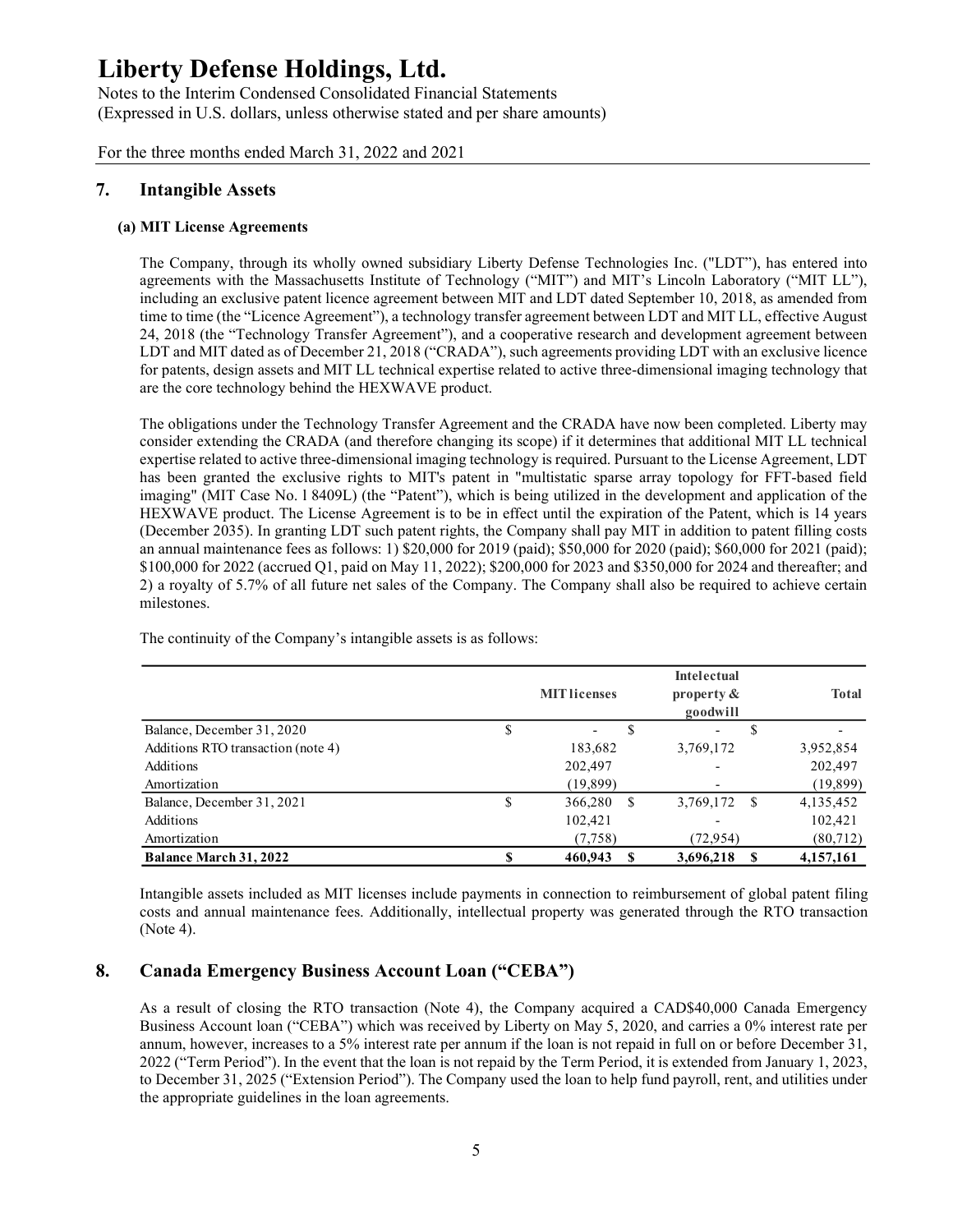Notes to the Interim Condensed Consolidated Financial Statements (Expressed in U.S. dollars, unless otherwise stated and per share amounts)

For the three months ended March 31, 2022 and 2021

## 8. Canada Emergency Business Account Loan ("CEBA") (continued)

## 9. Leases

| to the micrim condensed consondated i maneral statements<br>essed in U.S. dollars, unless otherwise stated and per share amounts)                                                                                                                                                                                       |                  |                     |
|-------------------------------------------------------------------------------------------------------------------------------------------------------------------------------------------------------------------------------------------------------------------------------------------------------------------------|------------------|---------------------|
| e three months ended March 31, 2022 and 2021                                                                                                                                                                                                                                                                            |                  |                     |
| Canada Emergency Business Account Loan ("CEBA") (continued)                                                                                                                                                                                                                                                             |                  |                     |
| On December 31, 2020, the CEBA loan converted to a term facility and if the Company pays 75% of the aggregate<br>amount advanced to the credit facility on or before the Term Period, the remaining 25% of the amount advanced will<br>be forgiven.                                                                     |                  |                     |
| The net present value of the CEBA Loan as of March 31, 2022, is \$29,026 (December 31, 2021 - \$27,986) and is<br>recorded as a non-current liability. The Company also recognized an accretion expense of \$700 in connection to this<br>loan during the three-month ended March 31, 2022 (March 31, 2021 – \$39,292). |                  |                     |
| <b>Leases</b>                                                                                                                                                                                                                                                                                                           |                  |                     |
| The Company lease liabilities for the three months ended March 31, 2022 and 2021 are as follows:                                                                                                                                                                                                                        |                  |                     |
|                                                                                                                                                                                                                                                                                                                         |                  | <b>Right of use</b> |
|                                                                                                                                                                                                                                                                                                                         |                  | liability           |
|                                                                                                                                                                                                                                                                                                                         |                  |                     |
| Balance, December 31, 2020                                                                                                                                                                                                                                                                                              | S                |                     |
| Additions RTO transaction (note 4)                                                                                                                                                                                                                                                                                      |                  | 201,604             |
| Additions                                                                                                                                                                                                                                                                                                               |                  | 655,578             |
| Finance costs                                                                                                                                                                                                                                                                                                           |                  | 16,912              |
| Lease payments                                                                                                                                                                                                                                                                                                          |                  | (125,963)           |
| Foreign exchange movement                                                                                                                                                                                                                                                                                               |                  | (1,166)             |
| Balance, December 31, 2021                                                                                                                                                                                                                                                                                              | \$               | 746,965             |
| Finance costs                                                                                                                                                                                                                                                                                                           |                  | 8,698               |
| Lease payments                                                                                                                                                                                                                                                                                                          |                  | (31,234)            |
| Foreign exchange movement                                                                                                                                                                                                                                                                                               |                  | 637                 |
| Balance, March 31, 2022<br>Less current portion                                                                                                                                                                                                                                                                         | $\mathbb{S}$     | 725,066             |
| Non-current lease liability                                                                                                                                                                                                                                                                                             | \$               | 114,901<br>610,165  |
| Minimum lease payments are as follows:                                                                                                                                                                                                                                                                                  |                  |                     |
|                                                                                                                                                                                                                                                                                                                         | March 31,        | December 31,        |
|                                                                                                                                                                                                                                                                                                                         | 2022             | 2021                |
| Maturity analysis - contractual undiscounted cash flows                                                                                                                                                                                                                                                                 |                  |                     |
| One year or less                                                                                                                                                                                                                                                                                                        | \$<br>166,359 \$ | 160,693             |
| Two to five years                                                                                                                                                                                                                                                                                                       | 586,316          | 590,859             |
| Six and thereafter                                                                                                                                                                                                                                                                                                      | 152,618          | 190,409             |
| Total lease liabilities                                                                                                                                                                                                                                                                                                 | \$<br>905,293 \$ | 941,961             |
| Effect of discounting                                                                                                                                                                                                                                                                                                   | (180, 227)       | (194, 996)          |
| Lease liabilities included in the statement of financial position                                                                                                                                                                                                                                                       | \$<br>725,066 \$ | 746,965             |
| Current                                                                                                                                                                                                                                                                                                                 | \$<br>114,901 \$ | 106,885             |
| Non-current                                                                                                                                                                                                                                                                                                             | \$<br>610,165 \$ | 640,080             |
|                                                                                                                                                                                                                                                                                                                         |                  |                     |

| Finance costs                                                     |                                | 16,912               |
|-------------------------------------------------------------------|--------------------------------|----------------------|
| Lease payments                                                    |                                | (125,963)            |
| Foreign exchange movement                                         |                                | (1,166)              |
| Balance, December 31, 2021                                        | \$                             | 746,965              |
| Finance costs                                                     |                                | 8,698                |
| Lease payments                                                    |                                | (31, 234)            |
| Foreign exchange movement                                         |                                | 637                  |
| Balance, March 31, 2022                                           | \$                             | 725,066              |
| Less current portion                                              |                                | 114,901              |
| Non-current lease liability                                       | S                              | 610,165              |
| Minimum lease payments are as follows:                            | March 31,<br>2022              | December 31,<br>2021 |
|                                                                   |                                |                      |
| Maturity analysis - contractual undiscounted cash flows           |                                |                      |
| One year or less                                                  | \$<br>166,359 \$               | 160,693              |
| Two to five years                                                 | 586,316                        | 590,859              |
| Six and thereafter                                                | 152,618                        | 190,409              |
| Total lease liabilities                                           | \$<br>905,293<br><sup>\$</sup> | 941,961              |
| Effect of discounting                                             | (180, 227)                     | (194,996)            |
| Lease liabilities included in the statement of financial position | \$<br>725,066<br>-S            | 746,965              |
| Current                                                           | \$<br>114,901<br><sup>\$</sup> | 106,885              |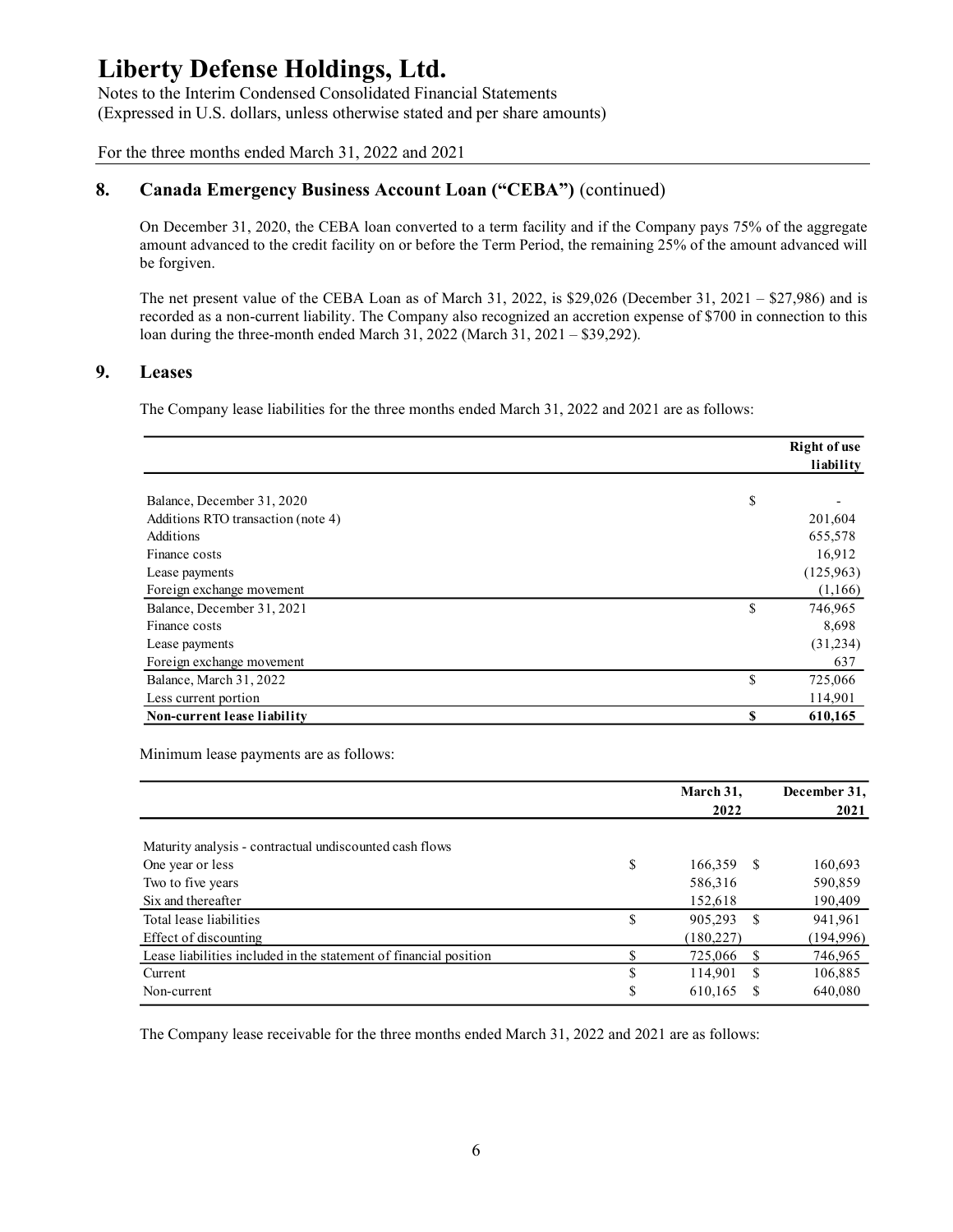Notes to the Interim Condensed Consolidated Financial Statements (Expressed in U.S. dollars, unless otherwise stated and per share amounts)

For the three months ended March 31, 2022 and 2021

### 9. Leases (continued)

| erty Defense Holdings, Ltd.<br>s to the Interim Condensed Consolidated Financial Statements<br>ressed in U.S. dollars, unless otherwise stated and per share amounts)<br>ne three months ended March 31, 2022 and 2021 |                    |                          |
|------------------------------------------------------------------------------------------------------------------------------------------------------------------------------------------------------------------------|--------------------|--------------------------|
|                                                                                                                                                                                                                        |                    |                          |
|                                                                                                                                                                                                                        |                    |                          |
|                                                                                                                                                                                                                        |                    |                          |
|                                                                                                                                                                                                                        |                    |                          |
|                                                                                                                                                                                                                        |                    |                          |
|                                                                                                                                                                                                                        |                    |                          |
| Leases (continued)                                                                                                                                                                                                     |                    |                          |
|                                                                                                                                                                                                                        |                    |                          |
|                                                                                                                                                                                                                        |                    | <b>Amount</b>            |
|                                                                                                                                                                                                                        |                    |                          |
| Balance, December 31, 2020<br>Additions                                                                                                                                                                                | \$                 | $\overline{\phantom{a}}$ |
| Accretion                                                                                                                                                                                                              |                    | 63,227<br>1,810          |
| Payments received                                                                                                                                                                                                      |                    | (13,191)                 |
| Currency translation adjustment                                                                                                                                                                                        |                    | (3,012)                  |
|                                                                                                                                                                                                                        |                    | 48,834                   |
|                                                                                                                                                                                                                        |                    |                          |
| Balance, December 31, 2021                                                                                                                                                                                             | \$                 |                          |
| Payments received                                                                                                                                                                                                      |                    | (4,939)                  |
| Currency translation adjustment                                                                                                                                                                                        |                    | 525                      |
| Balance, March 31, 2022<br>Less current portion                                                                                                                                                                        | $\mathbb{S}$<br>\$ | 44,420<br>21,793         |

As a result of the completion of the RTO and under the new management's vision, the corporate office will now be located in Boston, MA. As a result, the Company subleased until the expiry of the headlease (April 2024) the office space located in Vancouver, BC., as it was not longer required. The Company fair valued the lease receivable by present valuing the expected lease receivable payments over the life of the lease. The Company used an interest rate of 5.55%, the interest rate implicit in the lease. Minimum undiscounted sublease payments receivable are: \$21,793 during 2022 and \$29,815 during 2023.

## 10. Share Capital

#### (a) Common share transactions for the three months ended March 31, 2022

- i) On March 3, 2022, a total of 246,600 share purchase warrants were exercised at CAD\$0.30 per share for total proceeds of \$58,580, of which 123,300 share purchase warrants were exercised in error and are in the process of being returned and canceled. The fair value of these exercised warrants was \$21,479 and was transferred from the equity reserves and recorded against share capital.
- ii) On March 17, 2022, the Company closed a brokered private placement for gross proceeds of \$6,816,237 (CAD\$8,624,994). The Company issued 26,136,345 units (each a "Unit") of the Company at a price of \$0.26 (CAD\$0.33) per Unit. Each Unit comprised of one common share and one-half share purchase warrant. Each warrant entitles the holder thereof to purchase one additional common share of the Company at a price of CAD\$0.50 within a period of 24 months. The Company paid the agents 1,996,363 broker warrants with a fair value of \$312,816 and cash commission of \$520,642. Each broker warrant will be exercisable to purchase one common share for a period of 24 months at an exercise price of CAD\$0.33. Additionally, the Company also incurred in other cash costs in connection to filling and legal expenses in the amount of \$277,532 and paid a corporate finance fee of CAD\$100,000 in common shares of the Company (303,030 common shares issued with a fair value of \$79,029). All securities issued under the private placement are subject to a hold period expiring four months and one day after the closing date of the private placement.
- iii) In connection to the Mach 17, 2022, financing, an additional two milestones were reached related to the capital market performance shares and a total of 4,386,500 common shares will be released from escrow.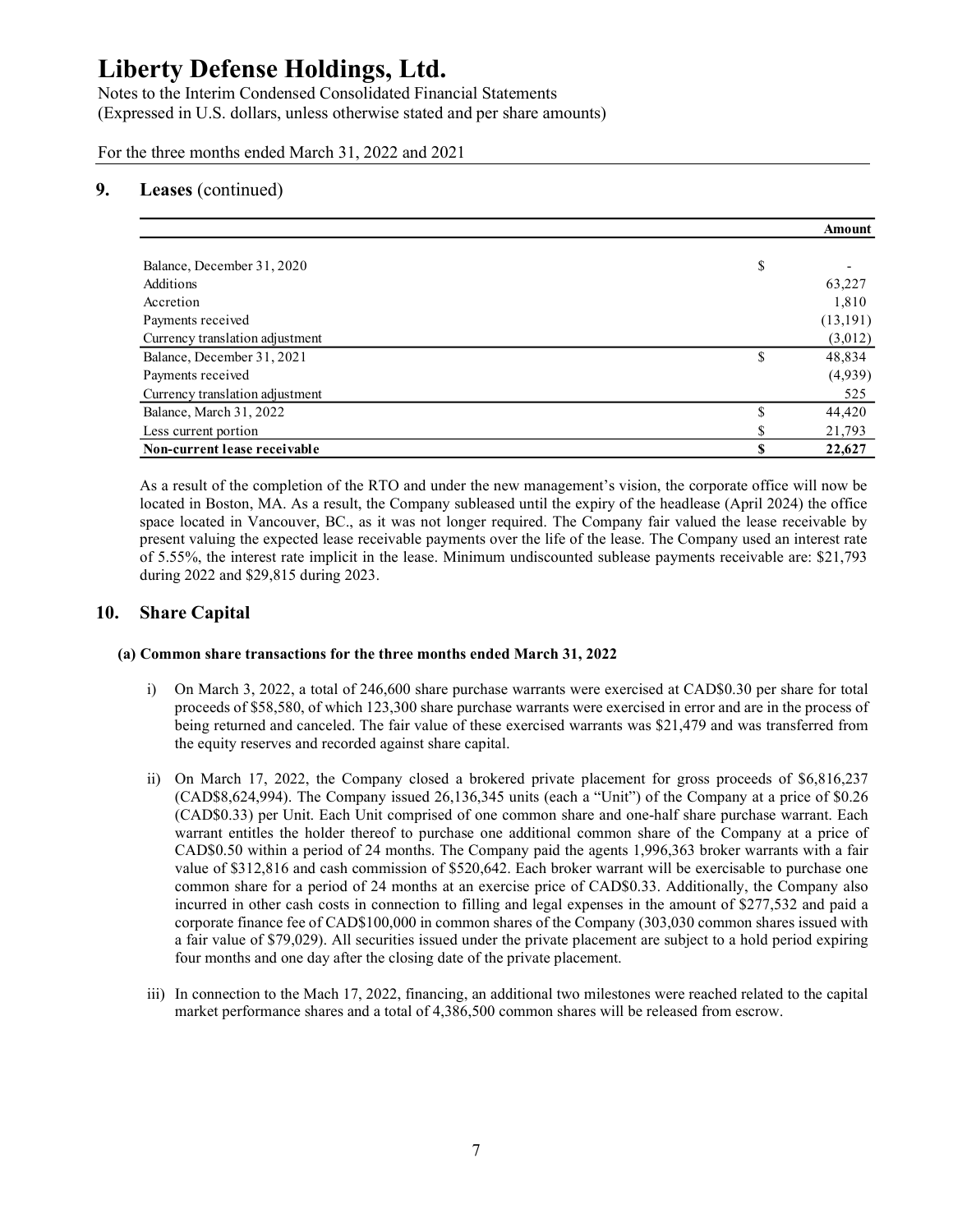Notes to the Interim Condensed Consolidated Financial Statements (Expressed in U.S. dollars, unless otherwise stated and per share amounts)

For the three months ended March 31, 2022 and 2021

## 10. Share Capital (continued)

#### (b) Common share transactions for the year three months ended March 31, 2021

- i) On March 17, 2021, Liberty completed a share consolidation equivalent to 6.2 old common shares to 1 new common share and DrawDown also completed a share consolidation of two old common shares for one new common share in connection to the completion of the RTO transaction (Note 1 and 4). All common shares and per share data presented in the Company's interim condensed consolidated financial statements have been retroactively adjusted to reflect the share consolidation unless otherwise noted.
- ii) As part of the RTO transaction on March 12, 2021, the Company closed a financing with a total of 17,250,000 subscription receipts for one Unit (the "March Unit") at a price of \$0.3209 (CAD\$0.40) per Unit for total proceeds of \$5,535,499 (CAD\$6,900,000). Each March Unit is comprised of one common share and one-half of one purchase warrant (each whole warrant, a "March Warrant"). Each whole purchase March Warrant entitles the holder thereof to purchase one common share at CAD\$0.60 per common share for a period of two years. The Company issued 1,098,125 compensation warrants to the agents (the "Compensation March Warrants"). Each Compensation March Warrant entitles the agents to acquire one common share of the Company at a price of CAD\$0.40 per common share within 24 months with a fair value of \$197,832. The Company also incurred a cash commission and other filling and legal expenses of \$597,800 (CAD\$739,250).
- iii) A total of 10,733,792 common shares were issued upon completion of the RTO transaction on March 17, 2021, with a fair value of \$3,444,458. Also, the convertible debentures issued in connection to the RTO transaction (Note 4 and 11) were converted into DrawDown Units and immediately exchanged for Liberty shares on a one for one basis along with the warrants and finder's warrants. Each DrawDown Unit is comprised of one common share and one-half of one purchase warrant (each whole warrant, a "CD Warrant"). Each whole purchase CD Warrant entitles the holder thereof to purchase one common share at CAD\$0.50 per common share for a period of two years. A total of 5,825,467 common shares were issued with a fair value of \$1,495,507 in connection with the convertible debentures.

Also, as part of the convertible debentures transaction, the Company issued a total of 208,286 finder's warrants at a price of CAD\$0.40 per share for a period of 24 months with an estimated fair value of \$31,884.

### 11. Equity Reserves

#### (a) Share-based compensation

The Company maintains an Omnibus Equity Incentive Plan (the "Incentive Plan") which is comprised of stock options, restricted share units ("RSUs") and deferred share units ("DSUs"). The maximum number of common shares reserved for issuance, in the aggregate, under the Incentive Plan is 10% of the aggregate number of common shares issued and outstanding to be granted to directors, officers, employees, and consultants under certain restrictions.

Unless the Board decides, or the grant agreement specifies otherwise, the stock options will vest in two years with quarterly intervals following the date of such grant. The Board shall fix the exercise price of any stock option when such stock option is granted, which shall not be less than the closing price of the common shares on the Exchange on the day prior to the date of grant (the "Market Value"). A stock option shall be exercisable during a period established by the Board, which shall commence on the date of the grant and shall terminate no later than ten (10) years after the date of grant of the award or such shorter period as the Board may determine.

With respect to RSUs, the specific provisions of the RSU plan, eligibility, vesting period, terms of the RSUs and the number of RSUs granted are to be determined by the Board of Directors at the time of the grant.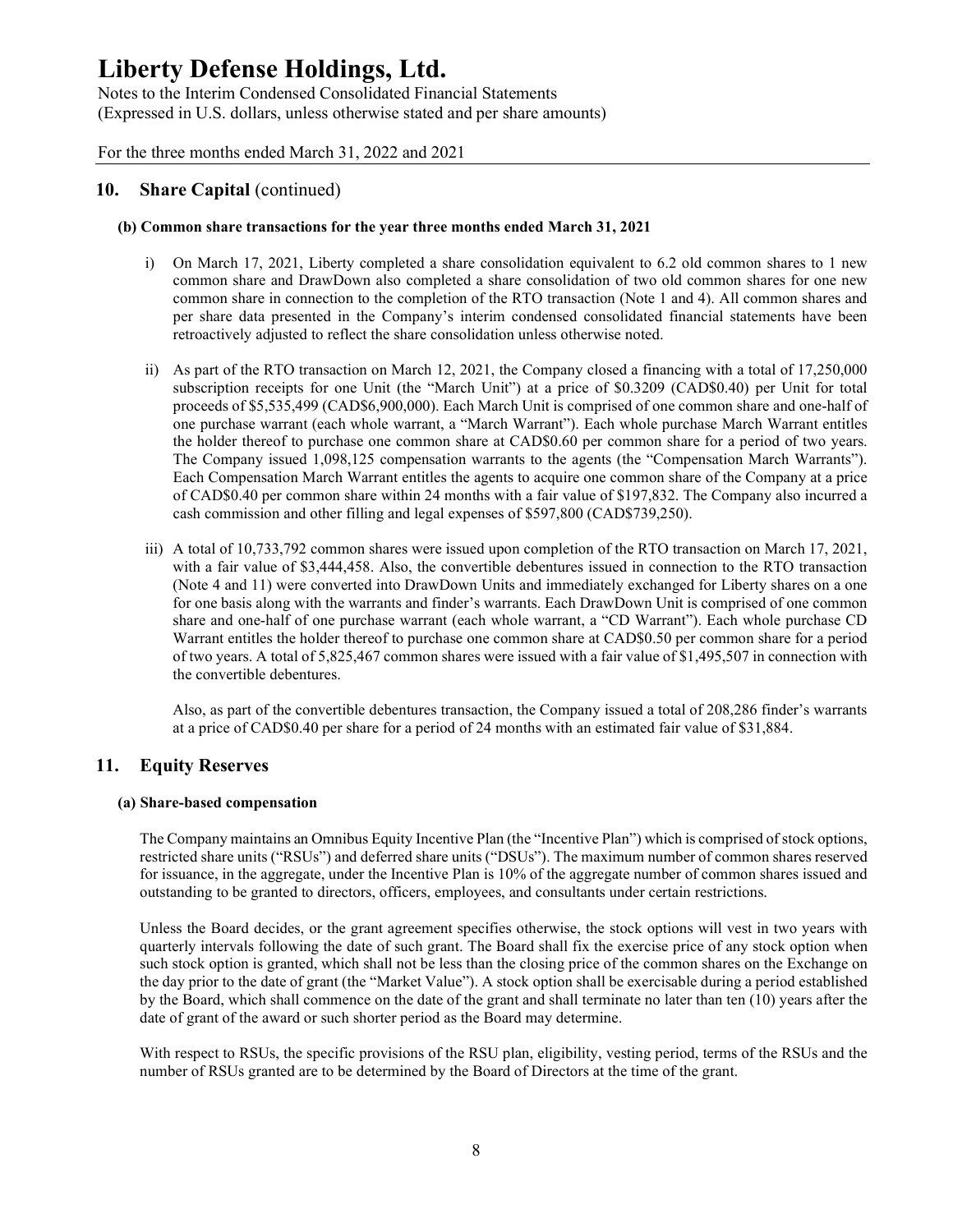Notes to the Interim Condensed Consolidated Financial Statements (Expressed in U.S. dollars, unless otherwise stated and per share amounts)

For the three months ended March 31, 2022 and 2021

### 11. Equity Reserves (continued)

#### (a) Share-based compensation (continued)

| <b>Equity Reserves (continued)</b>                                                                                                                                                                                       |           |              |
|--------------------------------------------------------------------------------------------------------------------------------------------------------------------------------------------------------------------------|-----------|--------------|
| Share-based compensation (continued)                                                                                                                                                                                     |           |              |
| With respect to PSUs, the specific provisions of the PSU plan, eligibility, vesting period, terms of the PSUs and the<br>number of PSUs granted are to be determined by the Board of Directors at the time of the grant. |           |              |
|                                                                                                                                                                                                                          |           |              |
| The fair value of the stock options granted were estimated using the Black-Scholes option valuation model with the<br>following weighted average assumptions:                                                            |           |              |
|                                                                                                                                                                                                                          | March 31, | December 31, |
|                                                                                                                                                                                                                          | 2022      | 2021         |
| Risk-free interest rate                                                                                                                                                                                                  | 2.55%     | $0.90\%$     |
| Expected dividend yield                                                                                                                                                                                                  | Nil       | Nil          |
| Stock price volatility                                                                                                                                                                                                   | 85.37%    | 73.18%       |
| Expected life (in years)                                                                                                                                                                                                 | 5 years   | 5 years      |

|                                                                                                                              | March 31,            | December 31,              |
|------------------------------------------------------------------------------------------------------------------------------|----------------------|---------------------------|
|                                                                                                                              | 2022                 | 2021                      |
| Risk-free interest rate                                                                                                      | 2.55%                | 0.90%                     |
| Expected dividend yield                                                                                                      | Nil                  | Nil                       |
| Stock price volatility                                                                                                       | 85.37%               | 73.18%                    |
| Expected life (in years)                                                                                                     | 5 years              | 5 years                   |
| Weighed average fair value per option                                                                                        | CAD\$0.23            | CAD\$0.34                 |
| The continuity of the number of stock options issued and outstanding, adjusted for the share consolidation is as<br>follows: |                      |                           |
|                                                                                                                              | Number of stock      | Weighted average          |
|                                                                                                                              | options              | exercise price            |
| Outstanding, December 31, 2020                                                                                               | 437,500              | CAD\$ 0.50                |
| RTO transaction                                                                                                              | 230,645              | 4.96                      |
| Cancelled                                                                                                                    | (93, 548)            | 4.96                      |
| Granted                                                                                                                      | 3,000,000            | 0.49                      |
| Outstanding, December 31, 2021                                                                                               | 3,574,597            | CAD\$ 0.67                |
| Cancelled                                                                                                                    | (610,000)            | 0.48                      |
| Granted<br>Outstanding, March 31, 2022                                                                                       | 100,000<br>3,064,597 | 0.36<br><b>CAD\$ 0.69</b> |

|                                |                            |                       | Number of stock             | Weighted average           |
|--------------------------------|----------------------------|-----------------------|-----------------------------|----------------------------|
|                                |                            |                       | options                     | exercise price             |
| Outstanding, December 31, 2020 |                            |                       | 437,500                     | CAD\$ 0.50                 |
| RTO transaction                |                            |                       | 230,645                     | 4.96                       |
| Cancelled                      |                            |                       | (93, 548)                   | 4.96                       |
| Granted                        |                            |                       | 3,000,000                   | 0.49                       |
| Outstanding, December 31, 2021 |                            |                       | 3,574,597                   | CAD\$ 0.67                 |
| Cancelled                      |                            |                       | (610,000)                   | 0.48                       |
| Granted                        |                            |                       | 100,000                     | 0.36                       |
| Outstanding, March 31, 2022    |                            |                       | 3,064,597                   | <b>CAD\$ 0.69</b>          |
| was:                           | Outstanding                |                       |                             | <b>Exercisable</b>         |
| <b>Expiry date</b>             | Number of stock<br>options | <b>Exercise price</b> | Remaining                   | Number of stock<br>options |
|                                |                            |                       | contractual life<br>(years) |                            |
| 01-May-24                      | 50,000                     | CAD\$ 0.50            | 2.21                        | 50,000                     |
| $15-Jun-24$                    | 37,500                     | CAD\$ 0.50            | 2.25                        | 37,500                     |
| $01-Jul-24$                    | 75,000                     | CAD\$ 0.50            | 2.27                        | 75,000                     |
| 08-Jul-24                      | 75,000                     | CAD\$ 0.50            | 2.34                        | 75,000                     |
| 31-Jul-24                      | 50,000                     | CAD\$ 0.50            | 2.40                        | 50,000                     |
| 23-Aug-24                      | 37,500                     | CAD\$ 0.50            | 2.49                        | 37,500                     |
| 25-Sep-24                      | 37,500                     | CAD\$ 0.50            | 2.50                        | 37,500                     |
| 29-Sep-24                      | 75,000                     | CAD\$ 0.50            | 2.26                        | 75,000                     |
| Apr 9 and Jul 2, 2024          | 137,097                    | CAD\$ 4.96            | 4.02                        | 137,097                    |
| 07-Apr-26                      | 1,610,000                  | CAD\$ 0.50            | 4.20                        | 603,750                    |
| $10-J$ un- $26$                | 100,000                    | CAD\$ 0.50            | 4.33                        | 37,500                     |
| 28-Jul-26                      | 215,000                    | CAD\$ 0.50            | 4.59                        | 53,750                     |
| $01-Nov-26$                    | 465,000                    | CAD\$ 0.46            | 4.79                        | 58,125                     |
| 14-Jan-27                      | 100,000<br>3,064,597       | CAD\$ 0.36            | 4.79                        | $\sim$<br>1,327,722        |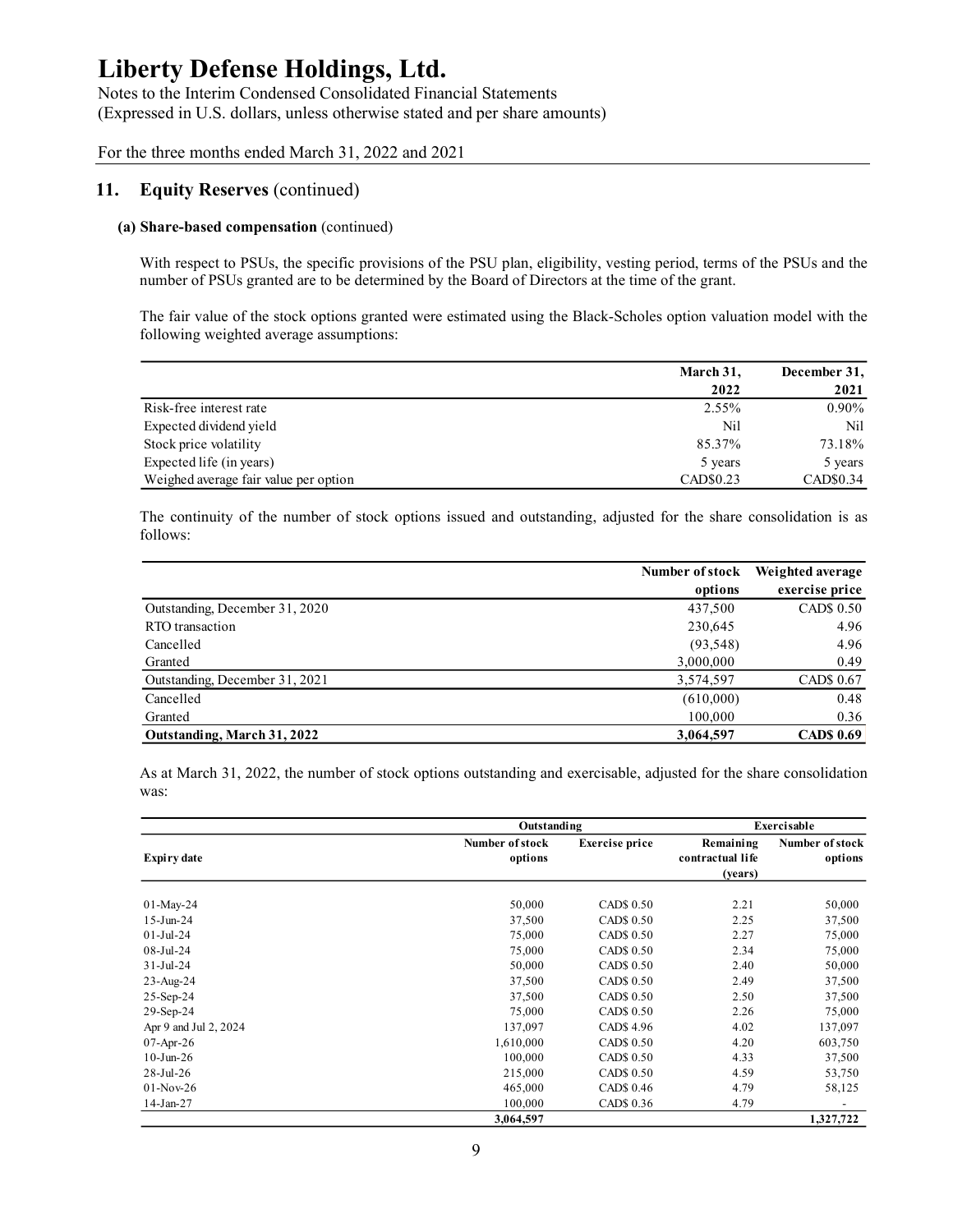Notes to the Interim Condensed Consolidated Financial Statements (Expressed in U.S. dollars, unless otherwise stated and per share amounts)

For the three months ended March 31, 2022 and 2021

### 11. Equity Reserves (continued)

### (a) Share-based compensation (continued)

#### (b) Restricted share units

| <b>Equity Reserves (continued)</b>                                                                                                                                                                                                                                                                                                                                                                                         |                                        |                           |
|----------------------------------------------------------------------------------------------------------------------------------------------------------------------------------------------------------------------------------------------------------------------------------------------------------------------------------------------------------------------------------------------------------------------------|----------------------------------------|---------------------------|
| Share-based compensation (continued)                                                                                                                                                                                                                                                                                                                                                                                       |                                        |                           |
| Total stock-based compensation (recovery) expense as a result of options granted and vested during the period ended<br>March 31, 2022, was (\$5,746) from stock options forfeited due to employee resignations (three months ended March<br>$31, 2021 - $5,368$ ).                                                                                                                                                         |                                        |                           |
| <b>Restricted share units</b>                                                                                                                                                                                                                                                                                                                                                                                              |                                        |                           |
| During the three months ended March 31, 2022, the Company granted 150,000 RSUs to an employee; these RSUs                                                                                                                                                                                                                                                                                                                  |                                        |                           |
| will be restricted until April 26, 2027 and vest at 100% on April 26, 2024. During the year ended December 31, 2021,<br>the Company granted 1,000,000 RSUs to directors, officers, and an employee; these instruments shall be settled with<br>common shares of the Company and are restricted until April 7, 2026 and vest at 100% on April 7, 2024. The following<br>table summarizes the movements in outstanding RSUs: | Number of equity<br>settled restricted | Weighted average<br>price |
|                                                                                                                                                                                                                                                                                                                                                                                                                            | share units                            |                           |
| Outstanding, December 31, 2020                                                                                                                                                                                                                                                                                                                                                                                             |                                        | $CADS -$                  |
| Granted                                                                                                                                                                                                                                                                                                                                                                                                                    | 1,000,000                              | 0.58                      |
| Outstanding, December 31, 2021                                                                                                                                                                                                                                                                                                                                                                                             | 1,000,000                              | CAD\$ 0.58                |
| Granted<br>Outstanding, March 31, 2022                                                                                                                                                                                                                                                                                                                                                                                     | 150,000<br>1,150,000                   | 0.50<br><b>CAD\$ 0.57</b> |

#### (c) Share purchase warrants

|                                                                                                                                                                                                                                                                                                                                                                                                                                                              | Number of equity Weighted average |                          |
|--------------------------------------------------------------------------------------------------------------------------------------------------------------------------------------------------------------------------------------------------------------------------------------------------------------------------------------------------------------------------------------------------------------------------------------------------------------|-----------------------------------|--------------------------|
|                                                                                                                                                                                                                                                                                                                                                                                                                                                              | settled restricted                | price                    |
|                                                                                                                                                                                                                                                                                                                                                                                                                                                              | share units                       |                          |
| Outstanding, December 31, 2020                                                                                                                                                                                                                                                                                                                                                                                                                               |                                   | CAD\$-                   |
| Granted                                                                                                                                                                                                                                                                                                                                                                                                                                                      | 1,000,000                         | 0.58                     |
| Outstanding, December 31, 2021                                                                                                                                                                                                                                                                                                                                                                                                                               | 1,000,000                         | CAD\$ 0.58               |
| Granted                                                                                                                                                                                                                                                                                                                                                                                                                                                      | 150,000                           | 0.50                     |
| Outstanding, March 31, 2022                                                                                                                                                                                                                                                                                                                                                                                                                                  | 1,150,000                         | <b>CADS 0.57</b>         |
| The estimated fair value of the equity settled RSUs granted during the three months ended March 31, 2022 was<br>CAD\$31,096 (December 31, 2021: CAD\$580,000) and will be recognized as an expense over the vesting period of<br>the RSUs. The fair value of the equity settled RSUs as at the grant date was determined with reference to the market<br>value of the common shares of the Company at the grant date.                                        |                                   |                          |
| Total stock-based compensation expense as a result of RSUs grants during the three months ended March 31, 2022,<br>was \$118,084 (three months ended March 31, 2021 \$nil). The amount for three-month ended is significantly larger as<br>the RSUs from July 10, 2021 were not ratified until April 25, 2022.<br><b>Share purchase warrants</b><br>As at March 31, 2022, the continuity of the number of share purchase warrants outstanding is as follows: |                                   |                          |
|                                                                                                                                                                                                                                                                                                                                                                                                                                                              |                                   |                          |
|                                                                                                                                                                                                                                                                                                                                                                                                                                                              | Warrants                          | Exercise                 |
|                                                                                                                                                                                                                                                                                                                                                                                                                                                              | outstanding<br>208,286            | Price<br>CAD\$ 0.40      |
| Outstanding, December 31, 2020                                                                                                                                                                                                                                                                                                                                                                                                                               |                                   |                          |
| RTO transaction                                                                                                                                                                                                                                                                                                                                                                                                                                              | 1,738,166                         | 6.48                     |
| Issued                                                                                                                                                                                                                                                                                                                                                                                                                                                       | 20,872,759                        | 0.62                     |
| Cancelled                                                                                                                                                                                                                                                                                                                                                                                                                                                    | (1,423,650)                       | 6.82                     |
| Exercised                                                                                                                                                                                                                                                                                                                                                                                                                                                    | (50,000)                          | 0.50                     |
| Outstanding, December 31, 2021                                                                                                                                                                                                                                                                                                                                                                                                                               | 21,345,561                        | CAD\$ 0.68               |
| Issued                                                                                                                                                                                                                                                                                                                                                                                                                                                       | 15,064,535                        | 0.20                     |
| Cancelled                                                                                                                                                                                                                                                                                                                                                                                                                                                    | (314,516)                         | 4.96                     |
| Exercised<br>Outstanding, March 31, 2022                                                                                                                                                                                                                                                                                                                                                                                                                     | (123,300)<br>35,972,280           | 0.30<br><b>CADS 0.56</b> |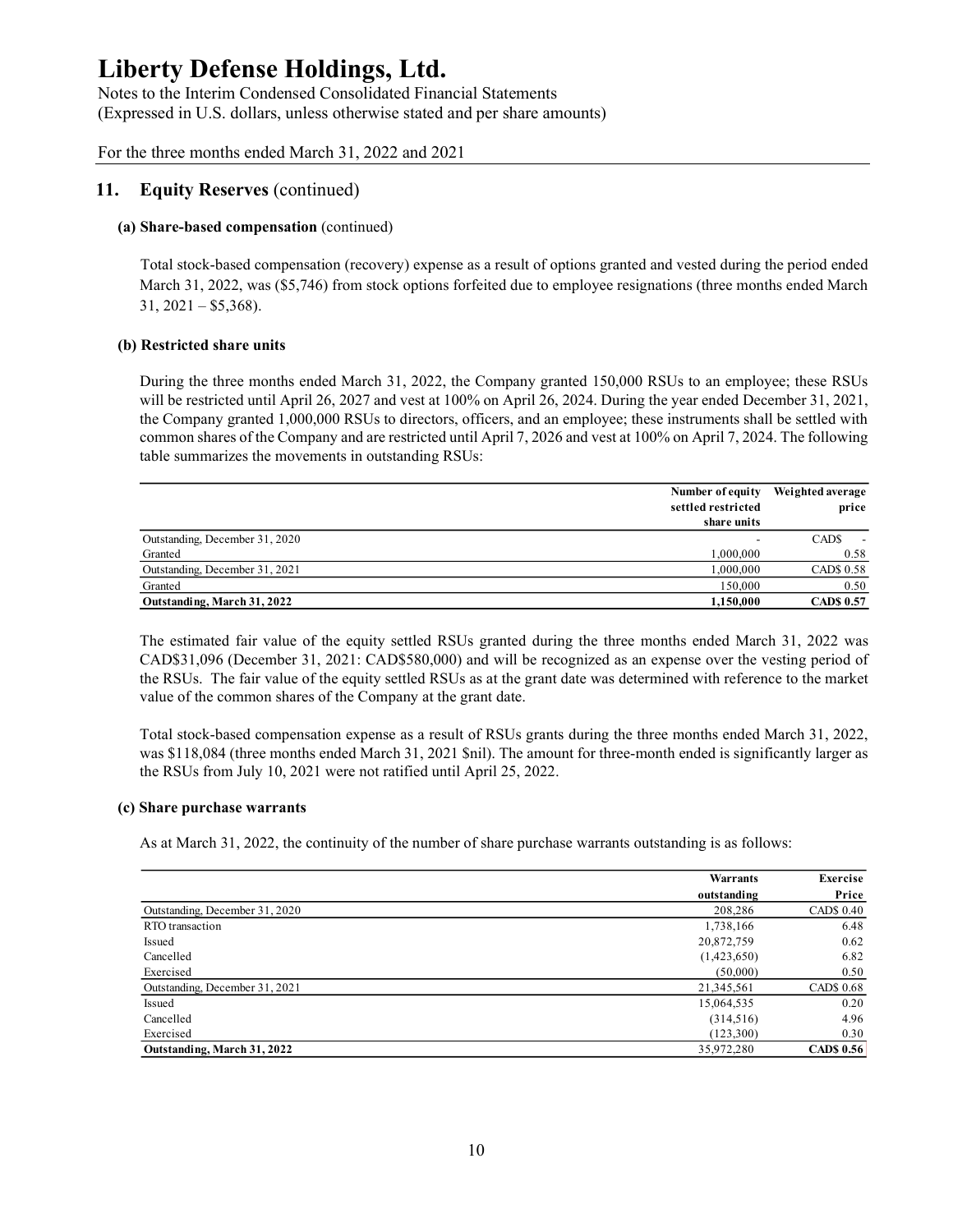Notes to the Interim Condensed Consolidated Financial Statements (Expressed in U.S. dollars, unless otherwise stated and per share amounts)

For the three months ended March 31, 2022 and 2021

## 11. Equity Reserves (continued)

### (c) Share purchase warrants (continued)

During the three months ended March 31, 2022, the Company issued share purchase warrants in connection to the following transactions:

- i) On March 17, 2022, the Company closed a brokered private placement and issued 26,136,345 units (each a "Unit") of the Company at a price of CAD\$0.33 per Unit. Each Unit comprised of one common share and onehalf share purchase warrant. Each warrant entitles the holder thereof to purchase one additional common share of the Company at a price of CAD\$0.50 within a period of 24 months. As a result, the Company issued a total of 13,068,172 investors warrants. Additionally, the Company issued 1,996,363 broker warrants with a fair value of \$307,878; each broker warrant is exercisable to purchase one common share of the Company within a period of 24 months with an exercise price of CAD\$0.33. rants in connection to the<br>
26,136,345 units (each a<br>
e common share and one-<br>
Iditional common share of<br>
Company issued a total of<br>
rrants with a fair value of<br>
mpany within a period of<br>
opeing exercised. They had<br>
AD\$0. Fair value 17, 2022, the Company closed a brokered private placement and issued 26,136,345 units (each a<br>
"Unit") of the Company at a price of CAD80.33 per Unit. Each Unit comptised of one common share and one-<br>
"In Each
- ii) On January 9, 2022, the Company cancelled 314,516 share purchase warrants without being exercised. They had an exercise price of CAD\$4.96.
- iii) On March 3, 2022, the Company exercised 123,300 warrants at an exercise price of CAD\$0.30.

|                          | March 17, | December 31, |
|--------------------------|-----------|--------------|
|                          | 2022      | 2021         |
| Risk-free interest rate  | 2.19%     | 0.32%        |
| Expected dividend yield  | Nil       | Nil          |
| Stock price volatility   | 92.03%    | 98.33%       |
| Expected life (in years) | 2 years   | 2 years      |
| Fair value               | CAD\$0.20 | CAD\$0.25    |

|                                                                                                      | 13,068,172 investors warrants. Additionally, the Company issued 1,996,363 broker warrants with a fair value of<br>\$307,878; each broker warrant is exercisable to purchase one common share of the Company within a period of |                             |
|------------------------------------------------------------------------------------------------------|--------------------------------------------------------------------------------------------------------------------------------------------------------------------------------------------------------------------------------|-----------------------------|
| 24 months with an exercise price of CAD\$0.33.                                                       |                                                                                                                                                                                                                                |                             |
| ii)<br>an exercise price of CAD\$4.96.                                                               | On January 9, 2022, the Company cancelled 314,516 share purchase warrants without being exercised. They had                                                                                                                    |                             |
|                                                                                                      | iii) On March 3, 2022, the Company exercised 123,300 warrants at an exercise price of CAD\$0.30.                                                                                                                               |                             |
| following weighted average assumptions:                                                              | The fair value of the compensation warrants was estimated using the Black-Scholes option valuation model with the                                                                                                              |                             |
|                                                                                                      | March 17,<br>2022                                                                                                                                                                                                              | December 31,<br>2021        |
| Risk-free interest rate                                                                              | 2.19%                                                                                                                                                                                                                          | 0.32%                       |
| Expected dividend yield                                                                              | Nil                                                                                                                                                                                                                            | Nil                         |
|                                                                                                      | 92.03%                                                                                                                                                                                                                         | 98.33%                      |
| Stock price volatility                                                                               |                                                                                                                                                                                                                                |                             |
| Expected life (in years)                                                                             | 2 years                                                                                                                                                                                                                        | 2 years                     |
|                                                                                                      | CAD\$0.20                                                                                                                                                                                                                      | CAD\$0.25                   |
|                                                                                                      | Outstanding                                                                                                                                                                                                                    |                             |
|                                                                                                      | Number of warrants<br><b>Exercise</b> price                                                                                                                                                                                    | Remaining                   |
| Fair value<br>The outstanding number of share purchase warrants is as follows:<br><b>Expiry date</b> |                                                                                                                                                                                                                                | contractual life<br>(years) |
|                                                                                                      | CAD\$0.40                                                                                                                                                                                                                      | 0.16                        |
| 29-May-22<br>$11-Mar-23$                                                                             | 84,986<br>1,098,125<br>CAD\$0.40                                                                                                                                                                                               | 0.95                        |
| $11-Mar-23$                                                                                          | CAD\$0.60                                                                                                                                                                                                                      | 0.95                        |
| 17-Mar-24                                                                                            | 8,625,000<br>2,912,734<br>CAD\$0.50                                                                                                                                                                                            | 1.96                        |
| $17 - Jun-23$                                                                                        | 7,130,000<br>CAD\$0.75                                                                                                                                                                                                         | 1.21                        |
| $17 - Jun-23$                                                                                        |                                                                                                                                                                                                                                | 1.21                        |
| 17-Mar-24                                                                                            | 1,056,900<br>CAD\$0.50<br>CAD\$0.50<br>13,068,172                                                                                                                                                                              | 1.96                        |
| 17-Mar-24                                                                                            | 1,996,363<br>CAD\$0.33                                                                                                                                                                                                         | 1.96                        |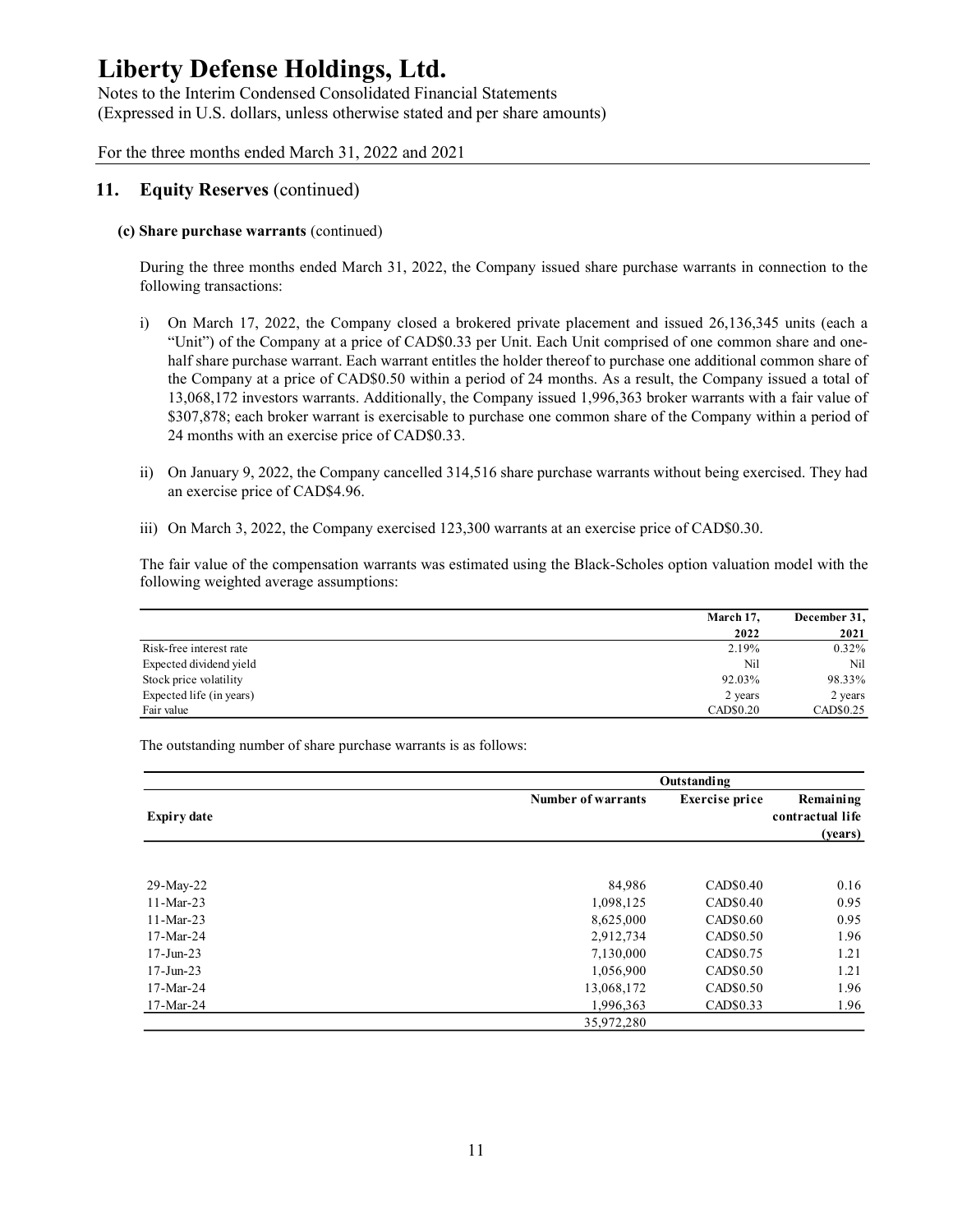Notes to the Interim Condensed Consolidated Financial Statements (Expressed in U.S. dollars, unless otherwise stated and per share amounts)

For the three months ended March 31, 2022 and 2021

## 11. Equity Reserves (continued)

### (d) Performance Shares

On March 17, 2021, Liberty deposited into escrow, and held in escrow, Operational Performance Shares ("OPS") and Capital Market Performance Shares ("CMPS") for certain directors, officers, and consultants of the Company upon the Company achieving certain performance milestones. Once these milestones were achieved the shares would be released. These performance shares included 2,000,000 of OPS and 8,773,000 of CMPS. In order to fair value these performance shares, management has run a probability analysis to estimate the number of shares the Company would be issued and its vesting period. Therefore, the fair value of these performance shares are based on the probability analysis and the share market price at grant date of CAD\$0.40 per share.

#### Operational Performance Shares

During the three months ended March 31, 2022 and as at December 31, 2021, none of the 2,000,000 OPS have been issued as neither of the two milestones have been met. The estimated vesting period of the OPS was set between March 2023 and September 2023. The estimated fair value of the OPS is CAD\$800,000, with \$56,404 (three months ended March 31, 2021 – \$nil) recognized as stock-based compensation in the consolidated statement of loss and comprehensive loss.

#### Capital Market Performance Shares

On July 21, 2021, the Company issued 2,193,150 from the total of 8,773,000 CMPS as the first established milestone was met. The Company set a total of four milestones with an equal number of CMPS to be issued when the Company achieves such milestones. The Company has estimated a probability of the number of CMPS it will issue in addition to an estimated vesting period between Jun 2021 and Sep 2022. The estimated fair value of the CMPS is CAD\$3,509,200, with \$255,887 (three months ended March 31, 2021 – \$nil) recognized as stock-based compensation in the consolidated statement of loss and comprehensive loss. established milestone<br>
ed when the Company<br>
twill issue in addition<br>
lue of the CMPS is<br>
k-based compensation<br>
a result of completing<br>
a a result of completing<br>
a a total of 4,386,500<br>
ed average number of<br>
ed average num Capital Market Performance Shares<br>
Capital Market Performance Shares<br>
On July 21, 2021, the Company issued 2,193, 150 from the total of 8,773,000 CMPS as the first established milestone<br>
was met. The Company state and of

During the three months ended March 31, 2022, no additional CMPS were issued. However, as a result of completing the Mach 17, 2022, financing, an additional two milestones were reached related to the CMPS and a total of 4,386,500 common shares will be released from escrow.

### 12. Loss Per Share

Basic loss per share amounts is calculated by dividing the net loss for the period by the weighted average number of common shares outstanding during the period, adjusted for the share consolidation.

|                                          | Three months ended March 31, |            |
|------------------------------------------|------------------------------|------------|
|                                          | 2022                         | 2021       |
| Loss attributable to common shareholders | $(2,501,396)$ \$             | (969, 517) |
| Weighted average number of shares        | 68,058,999                   | 19,315,712 |
| Basic and diluted loss per share         | (0.04)                       | (0.05)     |

The Company incurred net losses for the three months ended March 31, 2022, and 2021, therefore all outstanding stock options and share purchase warrants, if any, have been excluded from the calculation of diluted loss per share since the effect would be anti-dilutive.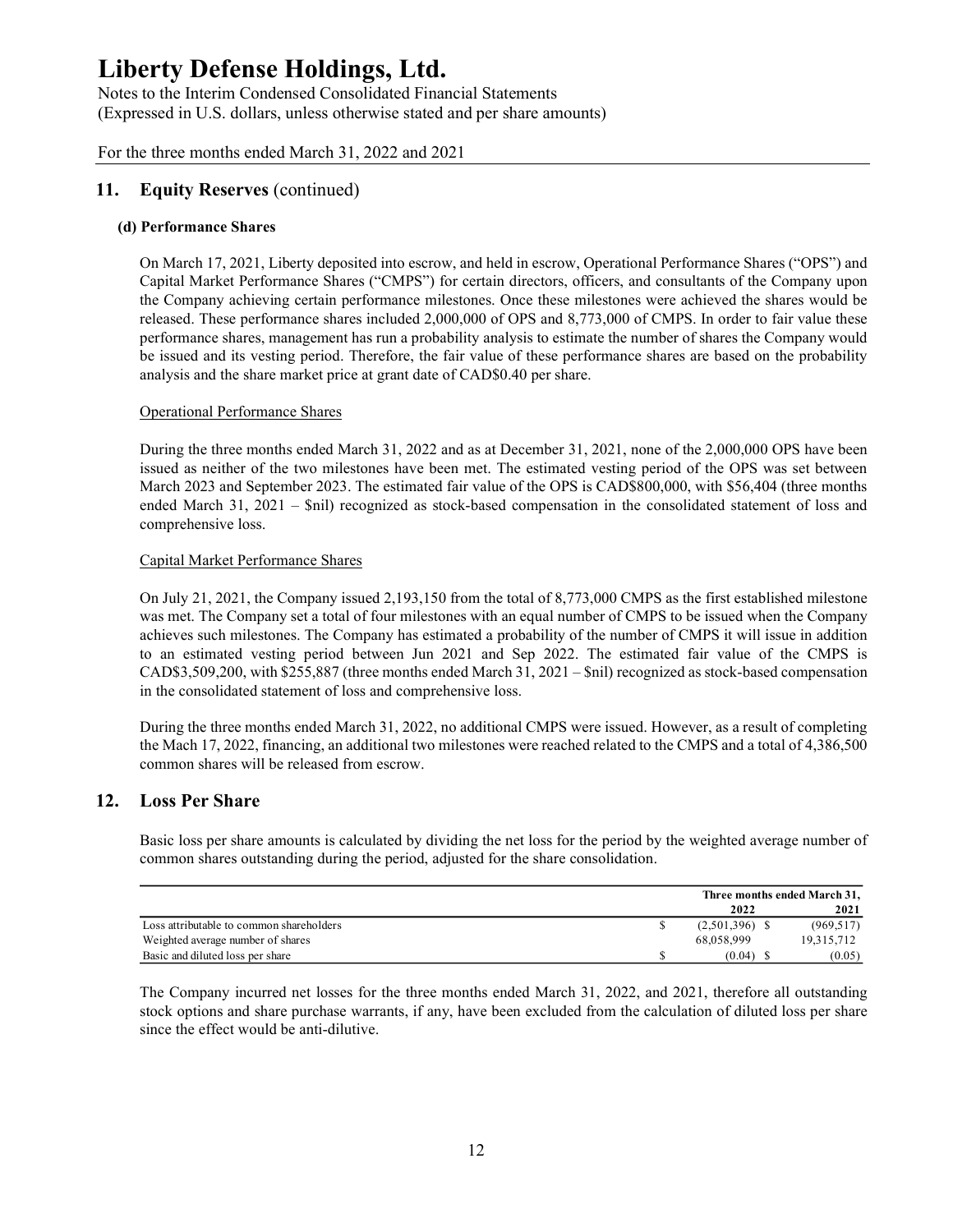Notes to the Interim Condensed Consolidated Financial Statements (Expressed in U.S. dollars, unless otherwise stated and per share amounts)

For the three months ended March 31, 2022 and 2021

## 13. Licensing Agreements

### (a) Battelle Memorial License Agreement

On March 22, 2021, the Company, through its wholly owned subsidiary DrawDown Detection, Inc. has entered into an agreement ("Battelle License Agreement") with Battelle Memorial Institute ("Battelle"), which operates the Pacific Northwest National Laboratory, to license the millimeter wave-based, High-Definition Advanced Imaging Technology (HD-AIT) body scanner and shoe scanner technologies. The agreement, as amended from time to time, provides the Company with a three-year exclusive license for the certain patents which will convert to a non-exclusive license for the remaining life of the patents. The agreement also provides the Company with non-exclusive license for certain patents for life.

As consideration for the Battelle License Agreement, the Company paid \$30,000 upon signing (paid) and \$30,000 six months after (paid).

Under the Battelle License Agreement, the Company shall pay a five percent royalty on net sales and a twenty-five percent in all sublicensing revenues if permitted. The Company is also required to pay a minimum royalty amount as follows, unless the agreement is terminated:

| J. |                                    | Amounts |
|----|------------------------------------|---------|
|    | Year 2021 (paid on March 25, 2022) | 50,000  |
|    | Year 2022                          | 50,000  |
|    | Year 2023                          | 100,000 |
|    | Year 2024 and each year thereafter | 200,000 |

The Company is obligated to achieve certain milestones in the next twelve to thirty-six months and reimburse Battelle for ongoing patenting expenses, as well as past patenting expenses in the total amount of \$50,000, which are payable as follows: 1) \$25,000 (paid), and 2) \$25,000 due on or before February 28, 2023. The outstanding balance of patent expense reimbursements of \$25,000 has been accrued at March 31, 2022.

#### (b) DKL License Agreement

On October 11, 2018, the Company through its wholly owned subsidiary DrawDown Technologies, Inc ("DDT") entered into a license agreement ("the Licensing Agreement DKL") with DKL International, Inc ("DKL"), as amended on February 6, 2020, for the commercial development of DKL's passive detection techniques and products that detect smokeless gunpowder from a standoff distance (the "Detection Technology").

Pursuant to the last amendment to the Licensing Agreement DKL on February 6, 2020, DKL agreed to surrender back to DrawDown, 1,500,000 common shares in the capital of the Company with a fair value of \$230,982 that were issued to DKL on April 2, 2019 as part of the consideration for the Licensing Agreement DKL. In addition to returning those shares, it was also agreed to cancel the cash portion of the consideration for an amount of \$80,000 and the obligation to issue 500,000 common shares with an estimated value of \$188,126 for a total of \$268,126 recorded as a recovery in the statement of loss.

During the prior year ended December 31, 2020, DrawDown Detection agreed to pay a non-refundable license fee of \$250,000 of which \$18,500 was paid during the year 2020 and \$175,000 paid in 2019. The remaining outstanding balance of \$56,500 was recorded within accounts payable and accrued liabilities in the consolidated statement of financial position.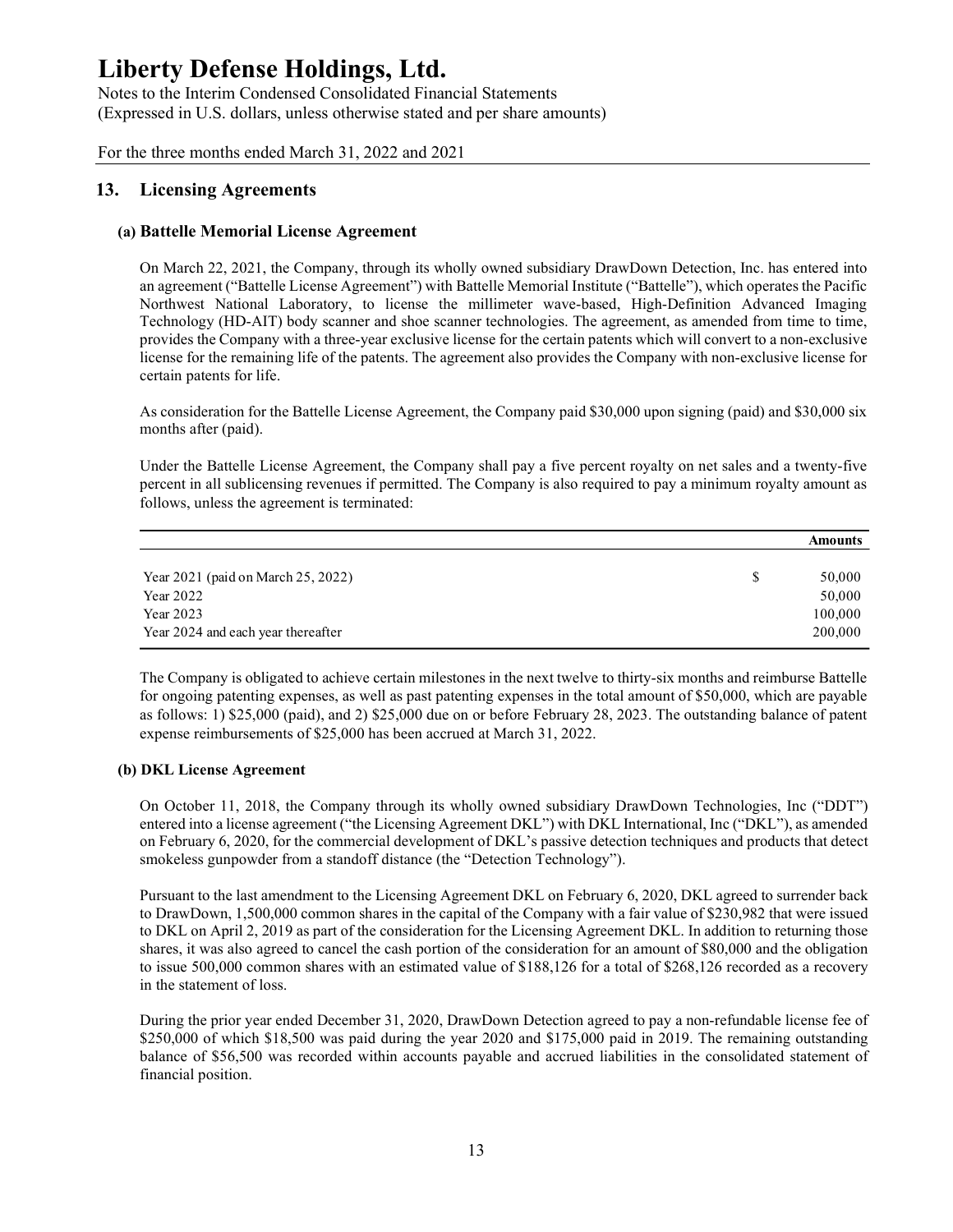Notes to the Interim Condensed Consolidated Financial Statements (Expressed in U.S. dollars, unless otherwise stated and per share amounts)

For the three months ended March 31, 2022 and 2021

## 13. Licensing Agreements (continued)

### (b) DKL License Agreement (continued)

On March 23, 2021, DrawDown paid to DKL \$70,000, which satisfied the payment of previously approved research and development costs of DKL for work performed until December 31, 2020.

## 14. Related Party Transactions

#### Compensation of key management personnel:

| On April 19, 2021, the Company gave notice of termination of the License Agreement DKL. Such notice of<br>ermination served as formal notice that the Licensing Agreement DKL was terminated in full effective six months<br>following the date of this notice. Upon the effective date of the termination, the parties to the Licensing Agreement<br>DKL will have no further rights and/or obligations pursuant thereto. In order to settle any and all outstanding amounts<br>owed to DKL under the Licensing Agreement the Company paid \$125,000 to DKL. |                                      |         |
|---------------------------------------------------------------------------------------------------------------------------------------------------------------------------------------------------------------------------------------------------------------------------------------------------------------------------------------------------------------------------------------------------------------------------------------------------------------------------------------------------------------------------------------------------------------|--------------------------------------|---------|
| <b>Related Party Transactions</b>                                                                                                                                                                                                                                                                                                                                                                                                                                                                                                                             |                                      |         |
| The Company's related parties consist of the Company's directors, officers and companies associated with them<br>ncluding 1214852 B.C. LTD., a company where Omar Garcia, the Chief Financial Officer is a shareholder and Nicole<br>Ridgedale Communications a direct family member of a directors.                                                                                                                                                                                                                                                          |                                      |         |
| Compensation of key management personnel:                                                                                                                                                                                                                                                                                                                                                                                                                                                                                                                     |                                      |         |
|                                                                                                                                                                                                                                                                                                                                                                                                                                                                                                                                                               |                                      |         |
|                                                                                                                                                                                                                                                                                                                                                                                                                                                                                                                                                               |                                      |         |
|                                                                                                                                                                                                                                                                                                                                                                                                                                                                                                                                                               | Three months ended March 31,<br>2022 | 2021    |
| Key management personnel include members of the Board, the Chief Executive Officer, Chief Financial Officer, and<br>Chief Technology Officer. The net aggregate compensation paid, or payable and related party transactions are shown<br>as follows:                                                                                                                                                                                                                                                                                                         |                                      |         |
| Short-term benefits                                                                                                                                                                                                                                                                                                                                                                                                                                                                                                                                           | \$<br>235,862 \$                     | 106,930 |
| Share-based compensation<br>Consulting services (1)                                                                                                                                                                                                                                                                                                                                                                                                                                                                                                           | 380,164<br>51,385                    | 71,056  |

(1) Includes fees paid or payable to: 1214852 B.C. LTD and Nicole Ridgedale Communications.

As of March 31, 2022, the Company had a balance payable of \$33,000 to related parties (March 31, 2021 – \$100,000). This payable balance includes accounts payable and accrued liabilities relating to consulting services from directors, officers or their related companies, included in compensation of key management personnel. These related party balances are unsecured, non-interest bearing and have no specific terms of settlement.

## 15. Financial Instruments

As of March 31, 2022, the Company's financial instruments comprise cash, amounts receivables, and accounts payable and accrued liabilities, none of which are valued at fair value. The fair values of amounts receivables and accounts payable and accrued liabilities approximate their carrying values due to their short-term maturity. The carrying amount of the CEBA loan approximates fair value as it is discounted using a market rate of interest.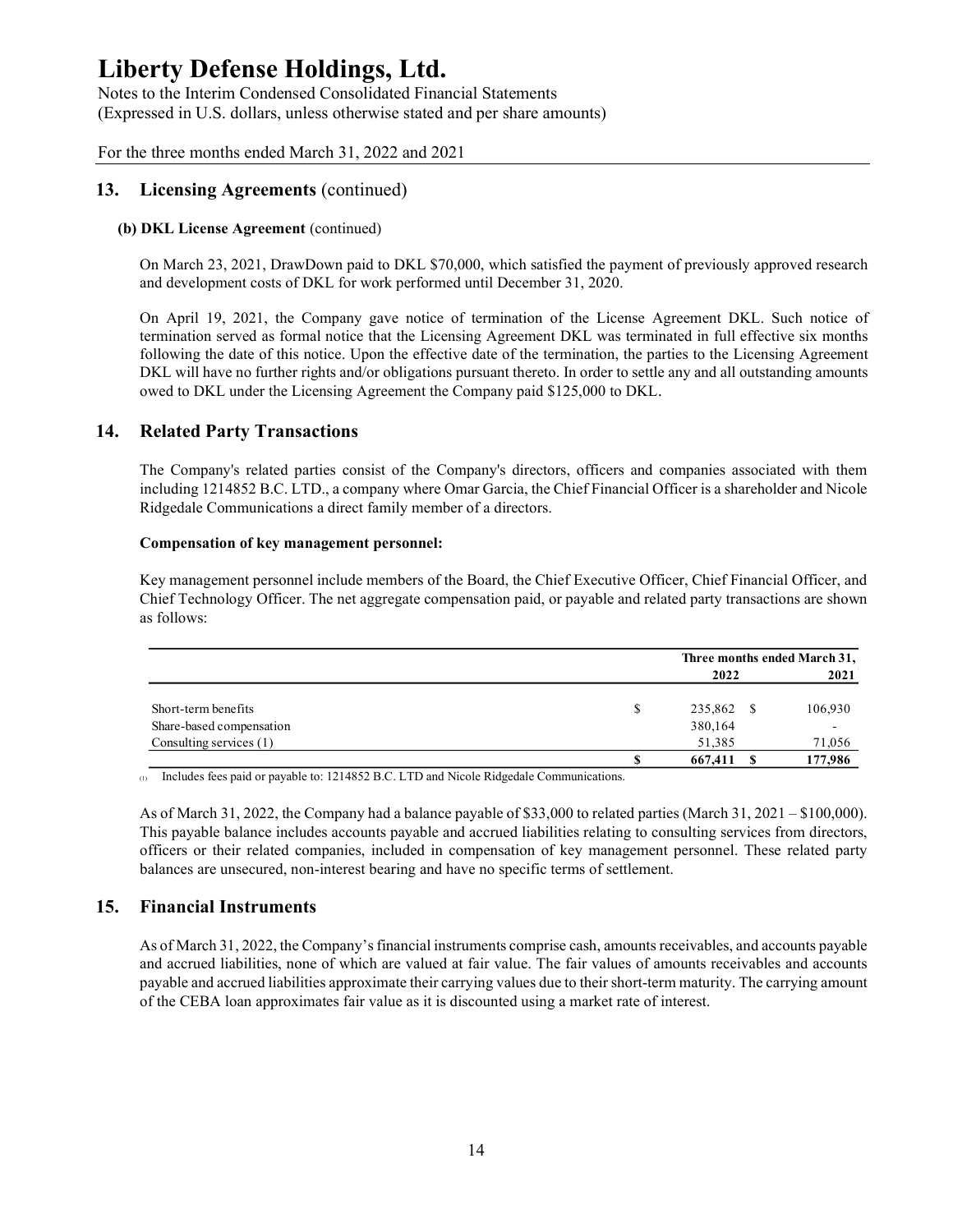Notes to the Interim Condensed Consolidated Financial Statements (Expressed in U.S. dollars, unless otherwise stated and per share amounts)

For the three months ended March 31, 2022 and 2021

## 15. Financial Instruments (continued)

Fair value of financial instruments:

Financial instruments recorded at fair value on the consolidated statements of financial position are classified using a fair value hierarchy that reflects the significant of the inputs used in making the measurements. The three levels of the fair value hierarchy are:

- · Level 1 Unadjusted quoted prices in active markets for identical assets or liabilities.
- · Level 2 Inputs other than quoted prices that are observable for the asset or liability either directly or indirectly
- · Level 3 Inputs that are not based on observable market data.

The Company's activities expose it to financial risks of varying degrees of significance, which could affect its ability to achieve its strategic objectives for growth and shareholder returns. The principal financial risks to which the Company is exposed are credit risk, liquidity risk and currency risk. The Board of Directors has overall responsibility for the establishment and oversight of the Company's risk management framework and reviews the Company's policies on an ongoing basis.

#### a) Credit risk

Credit risk is the risk of an unexpected loss if a customer or third party to a financial instrument fails to meet its contractual obligations. The Company's cash are held through large Canadian, international and foreign national financial institutions. The Company mitigates this risk by transacting only with reputable financial institutions. The carrying amount of financial assets recorded in the financial statements represents the Company's maximum exposure to credit risk. The Company believes it is not exposed to significant credit risk.

#### b) Liquidity risk

Liquidity risk is the risk that the Company will not be able to meet its financial obligations as they fall due. The Company manages liquidity risk through the management of its capital structure. To mitigate this risk, the Company has a planning and budgeting process in place to determine the funds required to support its ongoing operations and capital expenditures. The Company ensures that sufficient funds are raised from equity offerings or debt financings to meet its operating requirements, after taking into account existing cash balances, expected exercise of share purchase warrants, and stock options.

#### c) Market risk

This is the risk that the fair value or future cash flows of a financial instrument will fluctuate because of changes in market prices. Significant market risks to which the Company is exposed are as follows:

#### Interest rate risk

Interest rate risk arises from changes in market rates of interest that could adversely affect the Company. The Company currently has no interest-bearing financial instruments other than cash, so its exposure to interest rate risk is not significant.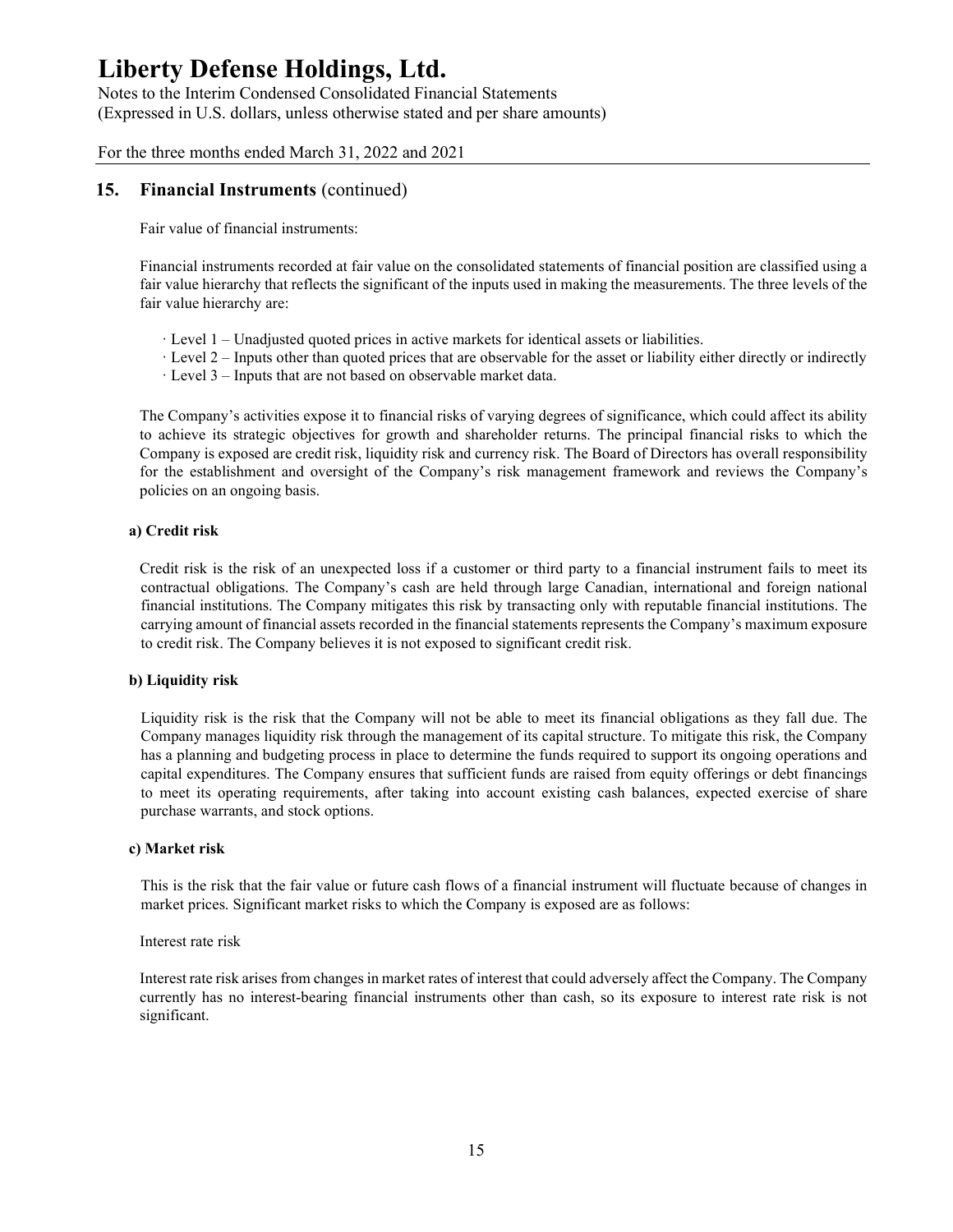Notes to the Interim Condensed Consolidated Financial Statements (Expressed in U.S. dollars, unless otherwise stated and per share amounts)

For the three months ended March 31, 2022 and 2021

### 15. Financial Instruments (continued)

#### c) Market risk (continued)

Foreign currency risk

The Company is exposed to currency risk by having balances and transactions in currencies that are different from its functional currency. The Company operates in foreign jurisdictions, which uses the U.S. dollar. The Company does not use derivative instruments to reduce upward, and downward risk associated with foreign currency fluctuations.

|                                                                                                               |               | Amounts              |
|---------------------------------------------------------------------------------------------------------------|---------------|----------------------|
|                                                                                                               | UN d.c. Harry | US dollars           |
| Financial assets denominated in foreign currencies<br>Financial liabilities denominated in foreign currencies |               | 226,060<br>(391.271) |
| Net exposure                                                                                                  |               | (165,211)            |

### 16. Geographic information

| rinancial assets denominated in foreign currencies<br>Financial liabilities denominated in foreign currencies                                                                                                                                                                                                                                                        |              |               | $\mathcal{D}$        | 220,000<br>(391, 271) |
|----------------------------------------------------------------------------------------------------------------------------------------------------------------------------------------------------------------------------------------------------------------------------------------------------------------------------------------------------------------------|--------------|---------------|----------------------|-----------------------|
|                                                                                                                                                                                                                                                                                                                                                                      |              |               | S                    |                       |
| Net exposure                                                                                                                                                                                                                                                                                                                                                         |              |               |                      | (165,211)             |
| A 10% change in the U.S. dollar exchange rate relative to the Canadian dollar would change the Company's profit or<br>loss by \$16,521.                                                                                                                                                                                                                              |              |               |                      |                       |
| Price risk                                                                                                                                                                                                                                                                                                                                                           |              |               |                      |                       |
| The Company is exposed to price risk with respect to equity prices. Equity price risk is defined as the potential adverse<br>impact on the Company's earnings due to movements in individual equity prices or general movements in the level of<br>the stock market. The Company closely monitors individual equity movements, and the stock market to determine the |              |               |                      |                       |
| appropriate course of action to be taken by the Company.                                                                                                                                                                                                                                                                                                             |              |               |                      |                       |
| <b>Geographic information</b>                                                                                                                                                                                                                                                                                                                                        |              |               |                      |                       |
| The Company operates in one reportable operating segment, being the research and development of new technology<br>for the security industry.<br>Geographic segmentation of assets and liabilities are as follows:                                                                                                                                                    |              |               |                      |                       |
|                                                                                                                                                                                                                                                                                                                                                                      |              | Canada        | <b>United States</b> | <b>Total</b>          |
|                                                                                                                                                                                                                                                                                                                                                                      |              |               |                      |                       |
| Non-current assets<br>Property & equipment                                                                                                                                                                                                                                                                                                                           | \$           | \$            | 729,677 \$           | 729,677               |
| Intangible assets                                                                                                                                                                                                                                                                                                                                                    |              |               | 4,157,161            | 4,157,161             |
| Lease receivable                                                                                                                                                                                                                                                                                                                                                     |              | 22,627        |                      | 22,627                |
| Balance, March 31, 2022                                                                                                                                                                                                                                                                                                                                              | $\mathbf{s}$ | $22,627$ \$   | 4,886,838 \$         | 4,909,465             |
| Non-current liabilities                                                                                                                                                                                                                                                                                                                                              |              |               |                      |                       |
| Lease liability                                                                                                                                                                                                                                                                                                                                                      | \$           | <sup>\$</sup> | $610,165$ \$         | 610,165               |